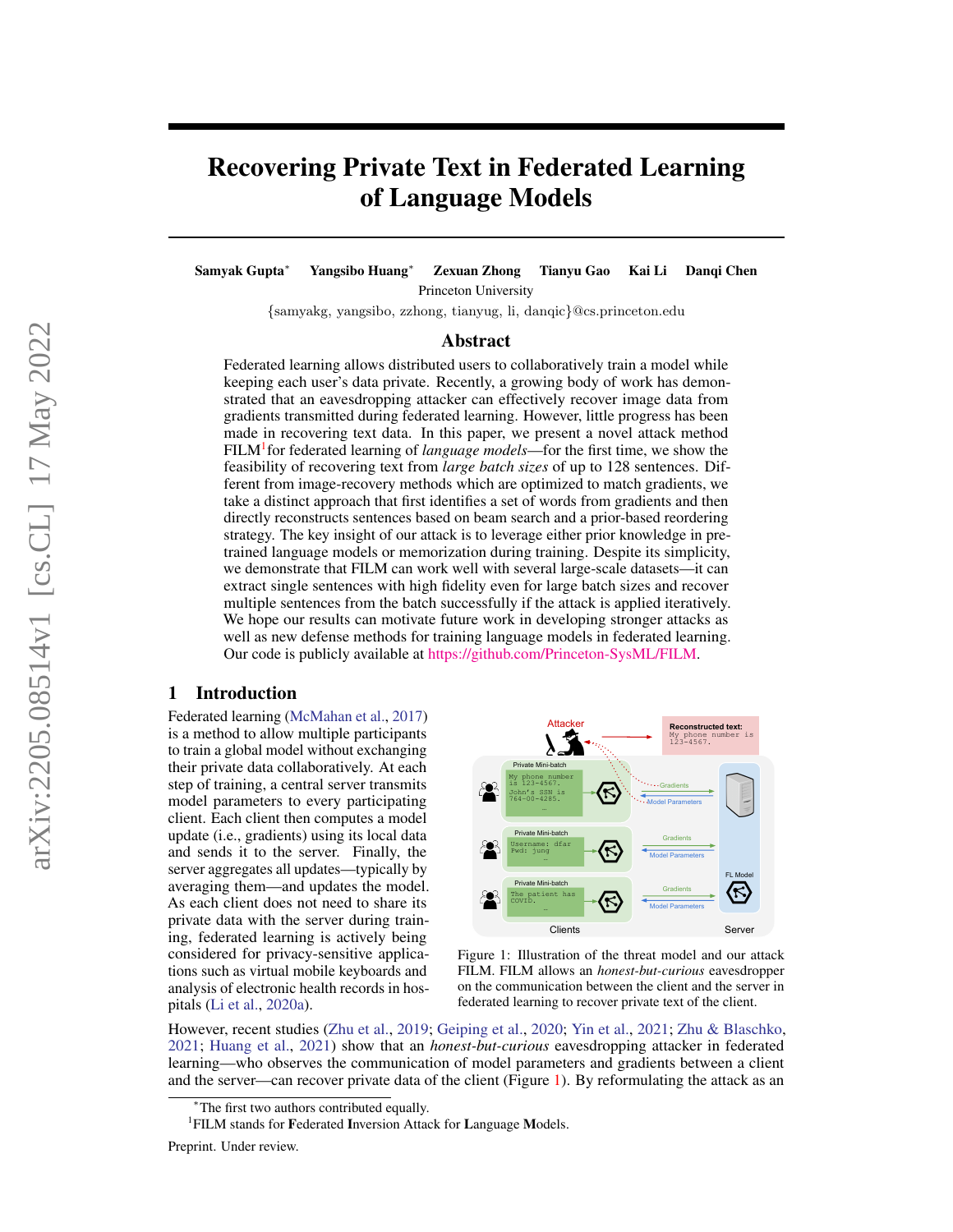optimization problem, an attacker can iteratively build a copy of a client's private images. However, the success in recovering text data remains limited—for instance, [\(Zhu et al.,](#page-12-0) [2019;](#page-12-0) [Deng et al.,](#page-10-1) [2021\)](#page-10-1) showed leakage of text data using similar optimization-based methods for only a batch size of  $1<sup>2</sup>$  $1<sup>2</sup>$  $1<sup>2</sup>$ .

In this work, we study federated learning of neural *language models* (LMs) and present a novel attack called FILM (Federated Inversion Attack for Language Models), which can recover private text data from information transmitted during training. For the first time, we demonstrate that an attacker can successfully recover sentences from *large* training batches of up to 128 sentences—making it practical and alarming in real-world scenarios.<sup>[3](#page-1-1)</sup> We focus on language models for two reasons: (1) In the past few years, Transformer-based language models [\(Vaswani et al.,](#page-12-3) [2017\)](#page-12-3) have achieved unprecedented success [\(Devlin et al.,](#page-10-2) [2019;](#page-10-2) [Radford et al.,](#page-12-4) [2018,](#page-12-4) [2019;](#page-12-5) [Brown et al.,](#page-10-3) [2020\)](#page-10-3) and have been quickly adapted to a number of privacy-sensitive domains [\(Alsentzer et al.,](#page-10-4) [2019;](#page-10-4) [Huang et al.,](#page-11-3) [2019;](#page-11-3) [Li et al.,](#page-11-4) [2020b;](#page-11-4) [Liu & Miller,](#page-11-5) [2020;](#page-11-5) [Kraljevic et al.,](#page-11-6) [2021\)](#page-11-6). They are not only able to generate coherent and fluent text but serve as basic building blocks for language understanding tasks; (2) We identify that language-model training is at a higher risk of information leakage by nature because the attacker can possibly leverage the memorization capability of LMs during federated learning.

We find that previous gradient-matching approaches, which directly optimize in high-dimensional, continuous space, don't work well in recovering data for LMs as they are highly sensitive to initializations and language inputs are essentially discrete (Section [5\)](#page-5-0). Especially with large batch sizes, the averaged gradient information (of  $\leq$  128 sentences) does not suffice to recover text information. Instead, our FILM attack takes a radically different approach: We first recover a set of discrete words<sup>[4](#page-1-2)</sup> from the embeddings' gradients based on the insights from [Melis et al.](#page-11-7) [\(2019\)](#page-11-7). This step can give us a set of words that appear in any sentences of the training batch without the frequency information. We then develop a simple and effective strategy using beam search [\(Reddy et al.,](#page-12-6) [1977;](#page-12-6) [Russell & Norvig,](#page-12-7) [2010\)](#page-12-7), which tries to reconstruct one sentence from the set of identified words. This step is crucial as it takes advantage of prior knowledge encoded in pre-trained language models and memorization of training data during federated training. We also further design a token-reordering approach that leverages both language prior and gradients information as the signal to fine-tune the recovered sentence. Finally, we show that we may recover multiple sentences from the same training batch by applying the same procedure iteratively.

We evaluate FILM on the WikiText-103 dataset [\(Merity et al.,](#page-12-8) [2017\)](#page-12-8) and the Enron Email dataset [\(Klimt & Yang,](#page-11-8) [2004\)](#page-11-8), based on a GPT-2 model [\(Radford et al.,](#page-12-5) [2019\)](#page-12-5), with either pretrained or randomly-initialized weights. We analyze the attack performance with different batch sizes, number of training data points, and number of training epochs. Our experiments demonstrate high-fidelity recovery of a single sentence feasible, and recovery of significant portions of sentences for training batches of up to 128 sentences. We also show the possibility to recover multiple sentences from the same batch (1/3 for a batch size of 16), by applying FILM iteratively. Together, we believe that our results raise serious privacy-leakage for federated learning in realistic scenarios and they should motivate a necessary redesign of defenses to provide meaningful privacy guarantees to clients for training language models in federated learning.

## <span id="page-1-3"></span>2 Related work

**Data recovery from gradients.** Gradients in federated learning have been shown to leak a severe amount of information of the underlying private data. Several attacks [\(Zhu et al.,](#page-12-0) [2019;](#page-12-0) [Zhao et al.,](#page-12-9) [2020;](#page-12-9) [Geiping et al.,](#page-10-0) [2020;](#page-10-0) [Yin et al.,](#page-12-1) [2021;](#page-12-1) [Zhu & Blaschko,](#page-12-2) [2021;](#page-12-2) [Jin et al.,](#page-11-9) [2021;](#page-11-9) [Jeon et al.,](#page-11-10) [2021\)](#page-11-10) successfully reconstruct individual users' private images from gradients. These methods usually formulate such a reconstruction as an optimization problem, which encourages the reconstructed images to yield similar gradients as observed gradients computed on the private images, using regularization terms based on image priors such as total variation [\(Geiping et al.,](#page-10-0) [2020\)](#page-10-0) and batch normalization statistics [\(Yin et al.,](#page-12-1) [2021\)](#page-12-1).

Existing research has primarily focused on recovering images, and the earliest attempt to recover text from gradients is [Zhu et al.](#page-12-0) [\(2019\)](#page-12-0), which briefly presented leakage results in masked language model-

<span id="page-1-0"></span><sup>&</sup>lt;sup>2</sup>We focus on *honest-but-curious* attackers in this work. If the attacker is allowed more capabilities (i.e., modifying model weights), it may achieve better performance (see Section [2\)](#page-1-3).

<span id="page-1-1"></span><sup>&</sup>lt;sup>3</sup>Another concurrent work [\(Dimitrov et al.,](#page-10-5) [2022\)](#page-10-5) demonstrated the possibility of recovering a batch of 4 sentences on text classification tasks (see Section [2](#page-1-3) for more discussion).

<span id="page-1-2"></span><sup>4</sup> Strictly speaking, we recover and reorder subword tokens [\(Sennrich et al.,](#page-12-10) [2016\)](#page-12-10) for modern neural language models. In this paper, we use 'words' in the description for simplicity.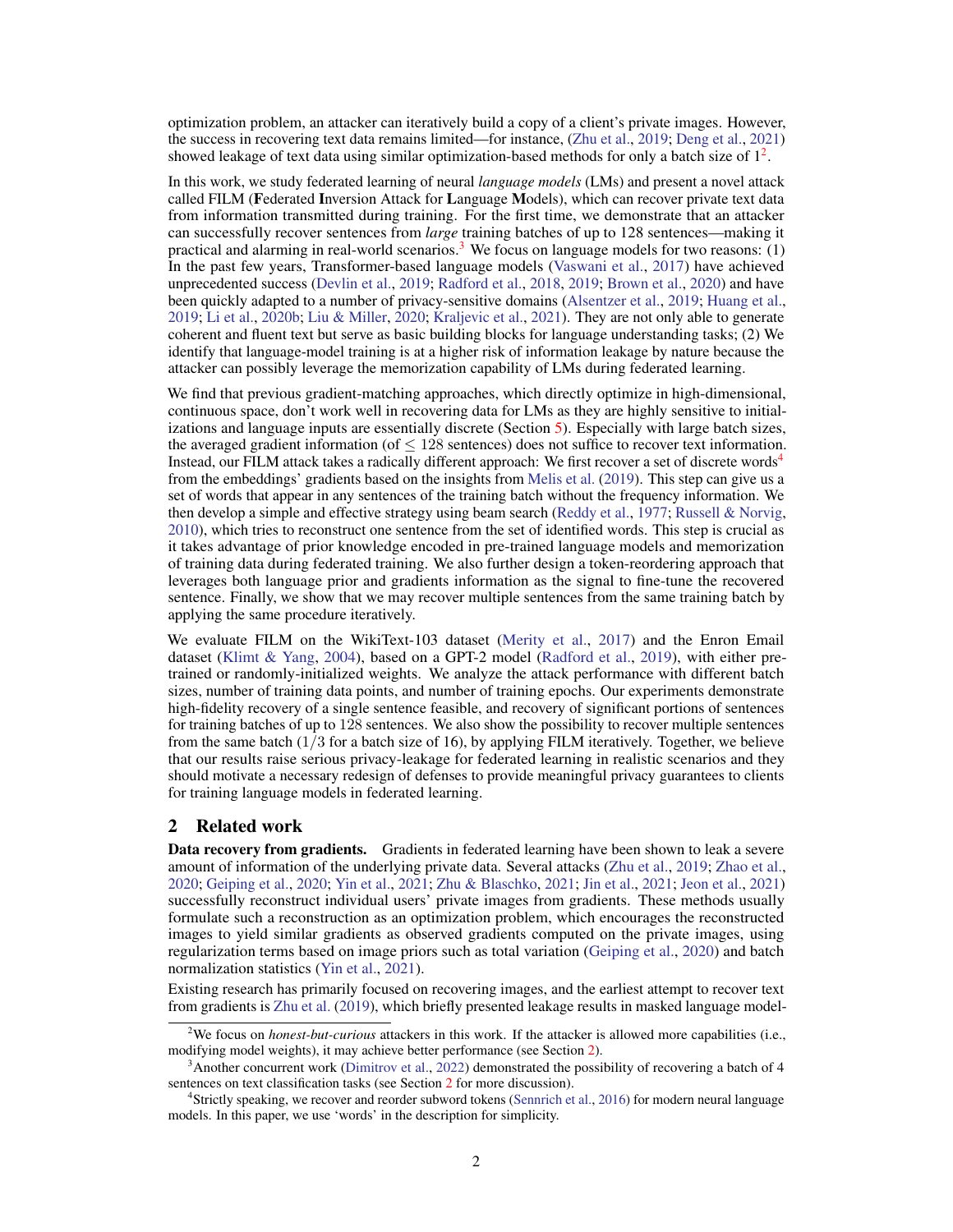ing [\(Devlin et al.,](#page-10-2) [2019\)](#page-10-2). Their attack aims to match target gradients with continuous representations and maps them back to words which are closest in the embedding matrix. [Deng et al.](#page-10-1) [\(2021\)](#page-10-1) improve [\(Zhu et al.,](#page-12-0) [2019\)](#page-12-0) by adding a regularization term which prioritizes the gradient matching in layers that are closer to the input data. However, both work only present results with batch size of 1 and do not work well with larger batch sizes, as we will show in Section [5.](#page-5-0) Another earlier work [\(Melis](#page-11-7) [et al.,](#page-11-7) [2019\)](#page-11-7) shows the information leakage from the embedding layer by observing which entries of words are non-zero in the gradients—a key insight that we also build on in this work. However, different from their attack which only infers a person or location from a shallow GRU model [\(Cho](#page-10-6) [et al.,](#page-10-6) [2014\)](#page-10-6), we are proposing a much stronger attack that aims at recovering full sentences from larger language models. Finally, very recent work [\(Boenisch et al.,](#page-10-7) [2021;](#page-10-7) [Fowl et al.,](#page-10-8) [2022\)](#page-10-8) tries to recover text data in federated learning under a stronger threat model: the server is malicious and can manipulate the weights of the training model to enable easier text reconstruction.

The closest concurrent work is [Dimitrov et al.](#page-10-5) [\(2022\)](#page-10-5), where the attacker exploits the prior probability of the private text by minimizing both the gradient matching loss and the text probability. They are able to recover a mini-batch of 4 sentences with binary classification tasks using the BERT [\(Devlin](#page-10-2) [et al.,](#page-10-2) [2019\)](#page-10-2) model. In this work, we focus on language models and we show that our attack is able to recover sentences from a larger training batch of up to 128 sentences.

**Memorization in language models.** Our method is also inspired by the work related to the memorization of training data in language models. Recent studies [\(Carlini et al.,](#page-10-9) [2019;](#page-10-9) [Thakkar et al.,](#page-12-11) [2021;](#page-12-11) [Song & Raghunathan,](#page-12-12) [2020;](#page-12-12) [Zanella-Béguelin et al.,](#page-12-13) [2020;](#page-12-13) [Carlini et al.,](#page-10-10) [2021;](#page-10-10) [Bender et al.,](#page-10-11) [2021\)](#page-10-11) notice that large language models are able to memorize their training dataset and hence can be prompted to output specific sensitive information. For example, [Carlini et al.](#page-10-9) [\(2019\)](#page-10-9) propose a way to quantitatively measure the risk that a training example is unintentionally memorized by a language model, and [Thakkar et al.](#page-12-11) [\(2021\)](#page-12-11) extend this measurement to federated learning. [Zanella-](#page-12-13)[Béguelin et al.](#page-12-13) [\(2020\)](#page-12-13) demonstrate that an attacker who has access to the pre-trained and fine-tuned LSTM (Hochreiter  $&$  Schmidhuber, [1997\)](#page-11-11) is able to extract rare or unique sequences from the fine-tuning dataset. More recently, [Carlini et al.](#page-10-10) [\(2021\)](#page-10-10) present an attack to extract personally identifiable information (e.g., name, email address, phone number, and physical address) from the publicly available GPT-2 model [\(Radford et al.,](#page-12-5) [2019\)](#page-12-5). They also find that larger language models are more susceptible to this style of attack than smaller ones.

Note that while these previously demonstrated memorization attacks are trying to recover *a subset of* sensitive text from a large training corpora, our attack aims at recovering sentences from *every* mini-batch in federated learning. We stress that our attack is significantly more powerful than the previous works studying memorization.

We discuss further related work about defenses against data recovery from gradients in Appendix [A.](#page-13-0)

# 3 Preliminaries

In this section, we describe relevant background of language models, federated learning, as well as the threat model of our proposed attack method.

#### 3.1 Language Modeling

Language modeling is a core task in natural language processing and has been used as a building block of state-of-the-art pipelines [\(Radford et al.,](#page-12-5) [2019;](#page-12-5) [Devlin et al.,](#page-10-2) [2019\)](#page-10-2). Given a sequence of  $n$ tokens  $\mathbf{x} = \{x_1, x_2, ..., x_n\}$ , the language modeling task is to estimate the probability distribution of  $\mathbb{P}(\mathbf{x})$ , which is factorized as:

<span id="page-2-0"></span>
$$
\log \mathbb{P}(\mathbf{x}) = \sum_{i=1}^{n} \log \mathbb{P}(x_i | x_1, ..., x_{i-1}).
$$
 (1)

where  $\theta$  represent the neural network parameters. State-of-the-art neural language models are parameterized by RNNs [\(Mikolov et al.,](#page-12-14) [2010\)](#page-12-14) or Transformers [\(Vaswani et al.,](#page-12-3) [2017\)](#page-12-3), which consist of millions or billions of parameters.

A language model first maps discrete words to a sequence of vectors via a word embedding matrix  $\mathbf{W} \in \mathbb{R}^{|\mathcal{V}| \times d}$ , where V is the vocabulary and d is the hidden dimension. After computing the hidden representation  $h_i$  conditioned on  $x_1, \ldots, x_{i-1}$ , the model predicts the the probability of the next token:  $\top$ 

$$
\mathbb{P}_{\theta}(x_i|x_1,...,x_{i-1}) = \frac{\exp(\mathbf{h}_i^\top \mathbf{W}_{x_i})}{\sum_{j \in \mathcal{V}} \exp(\mathbf{h}_i^\top \mathbf{W}_j)},\tag{2}
$$

where  $W_{x_i}$  and  $W_j$  represent the word embeddings corresponding to  $x_i$  and j.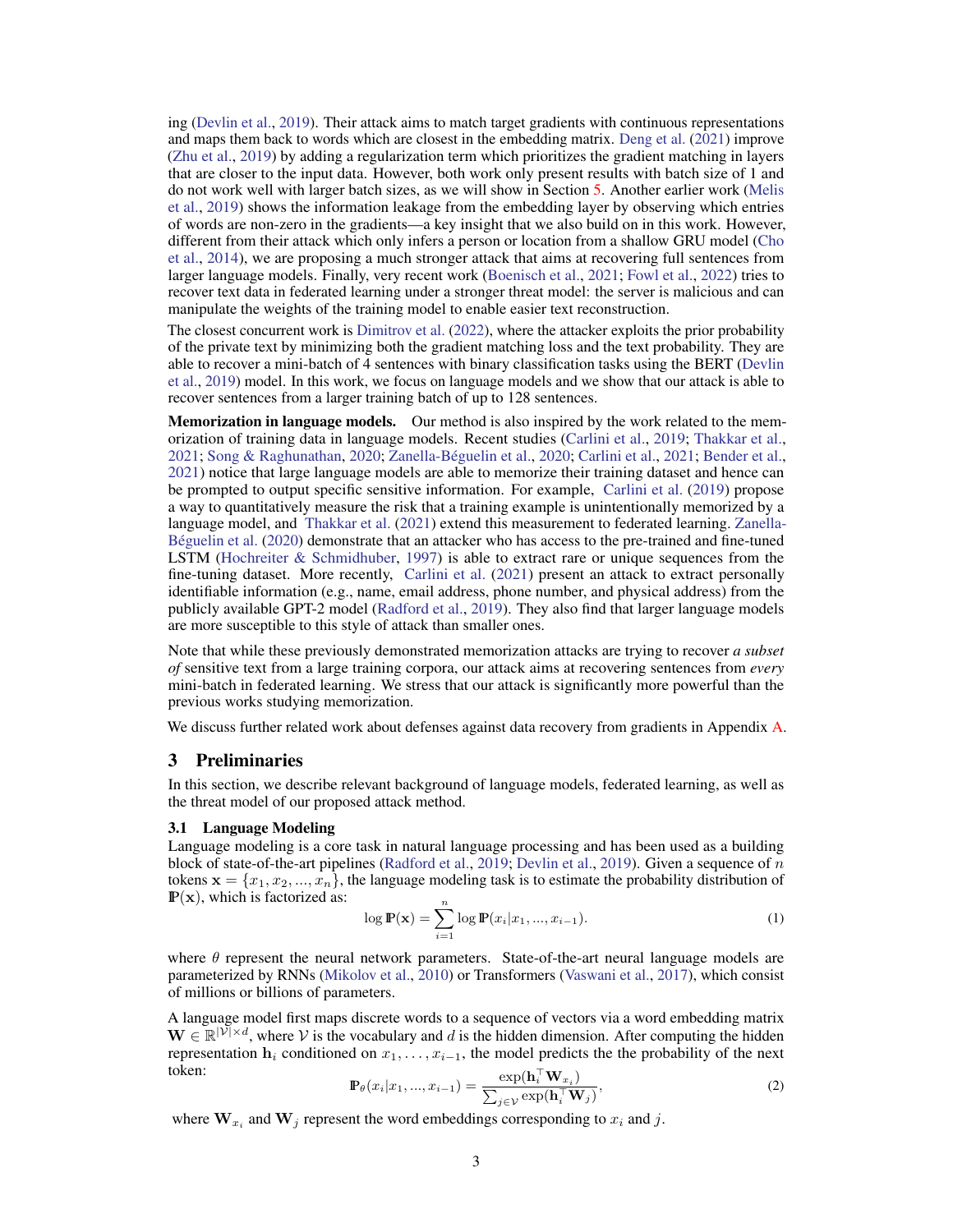#### 3.2 Federated Learning

Federated learning (FL) [\(McMahan et al.,](#page-11-0) [2017\)](#page-11-0) is a communication protocol for training a shared machine learning model on decentralized data. An FL system usually involves N clients:  $c_1, c_2, \cdots, c_N$ and a central server s, where the clients wish to collaboratively train a neural network  $f_\theta$  (a language model in our case) with their private data  $\mathcal{D}_1, \mathcal{D}_2, \cdots, \mathcal{D}_N$ , under the coordination of the server. The training process optimizes  $\theta$  (model parameters) using a loss function  $\mathcal L$  and runs for T iterations.

Each iteration  $t \in [T]$  of federated learning consists of the following steps. First, an individual client  $c_i, i \in [N]$  computes  $\nabla_{\theta^t} \mathcal{L}_{\theta^t}(\mathcal{B}_i)$ , the gradients of the current model parameters  $\theta^t$  on a randomly sampled private data batch  $\mathcal{B}_i \subset \mathcal{D}_i$ ,  $|\mathcal{B}_i| = b$ , and shares the gradients with the server. The server then aggregates gradient updates from all clients and updates the model:

<span id="page-3-0"></span>
$$
\theta^{t+1} = \theta^t - \eta \sum_{i=1}^N \overbrace{\nabla_{\theta^t} \mathcal{L}_{\theta^t} (B_i)}^{\text{Client } i \text{'s update}}
$$
\n
$$
\text{Server aggregation}
$$
\n(3)

where  $\eta$  is the learning rate. Finally, the updated parameters  $\theta^{t+1}$  are broadcast to individual clients. Note that Eq. [3](#page-3-0) uses SGD for an easier demonstration for an update step in federated learning. In real-world training of neural language models, people usually use Adam [\(Kingma & Ba,](#page-11-12) [2015\)](#page-11-12).

In this work, we focus on federated learning of language models, where clients can start from a randomly-initialized neural network, or a pre-trained public model [\(Hard et al.,](#page-10-12) [2018\)](#page-10-12)—we consider a GPT-2 model [\(Radford et al.,](#page-12-5) [2019\)](#page-12-5) in our experiments.

#### 3.3 Threat Model

Adversary's capabilities. We consider an honest-but-curious adversary who is eavesdropping on the communication between the central server s and an arbitrary client  $c_i, i \in [N]$  in the federated training of a language model parameterized by  $\theta$ , as described above. This allows the adversary a white-box access to 1) the gradients  $\nabla_{\theta^t} \mathcal{L}_{\theta^t}(\mathcal{B}_i)$  sent by the client  $c_i$ , and 2) the model parameters  $\theta^t$ (Figure [1\)](#page-0-0). Note that the adversary can inspect these information at *any* training iterations  $t \in [T]$ .

Adversary's objective. The adversary aims at recovering *at least one* sentence from the private training data batch  $\mathcal{B}_i$  based on the information they observe, as recovering a single sentence is already sufficient to break the privacy guarantee of federated learning—since each training batch consists of randomly selected sentences from the private training dataset, if the adversary could recover at least one sentence from each training batch during the whole training procedure, he/she would be able to recover a considerable fraction of the original training dataset. Additionally, the attacker may also apply the attack on a single batch multiple times to recover more sentences from the batch (Section [4.5\)](#page-5-1). The strength of an attack will be measured by the similarity between the recovered sentence and its corresponding private sentence in the original batch.

# 4 Our Attack Method

#### 4.1 Overview

In this section, we present a novel text-recovery attack method, which is able to construct sentences from *any* training batches ( $|\mathcal{B}_i| \leq 128$ ). Our method consists of three steps:

- (1) Inspired by [Melis et al.](#page-11-7) [\(2019\)](#page-11-7), our first step is to recover a set of words that may appear in a private batch  $(\mathcal{B}_i)$  from gradients (Section [4.2\)](#page-4-0). While their goal is to identify sensitive single words from gradients, our approach is able to recover the order of words in a sentence.
- (2) With the set of words identified, we then attempt searching for full sentences using beam search, based on the probability distribution provided by  $f_{\theta}(x)$ . Our method is able to leverage either the language prior from a pre-trained language model  $(t = 0)$ , or the memorization capability of the language model during training  $(t > 0)$  (Section [4.3\)](#page-4-1).<sup>[5](#page-3-1)</sup>
- (3) Finally, we design a prior-based scoring function and demonstrate that we can further improve the quality of recovered sentences by performing a simple and lightweight reordering step (Section [4.4\)](#page-5-2).

<span id="page-3-1"></span><sup>&</sup>lt;sup>5</sup>Recall that the attacker can inspect the gradients at any time step  $t \in [T]$  during the T-epoch training. An attacker performing our attack at a larger  $t$  may have much stronger results than for a smaller  $t$ , as we later demonstrate in Section [C.5.](#page-15-0)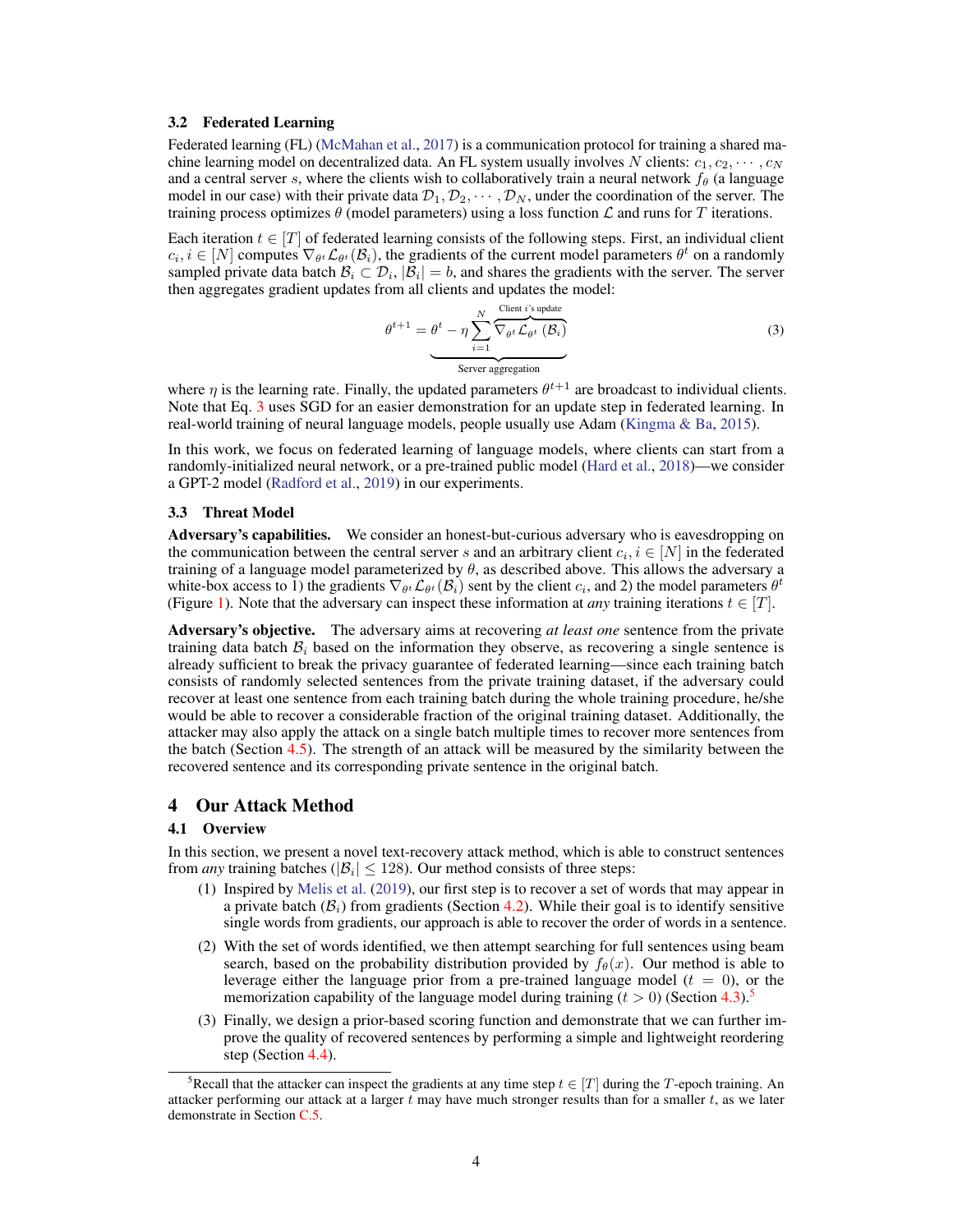<span id="page-4-2"></span>

Figure 2: Illustration of our pipeline for batch size of 2. We firstly recover a bag of words from the observed gradients (orange square). We then select a small set of prompts and launch beam search. At every step of beam search, we append a new token from the bag of words and generate new states. We then order the states by their likelihood from the (trained) language model. We repeat the process until the generated sentences reach the length of the largest sentence in the batch. The state with the highest likelihood is selected as the beam search result (green square), and we reorder it to get the final result (purple square).

We show that the above pipeline is able to recover single sentences from large training batches successfully. In Section [4.5,](#page-5-1) we discuss that we can iterate the above procedure to recover multiple sentences from the same training batch, which makes our attack even stronger.

In the following, we describe our attack method in detail. To better illustrate our attack's functionality, we provide a simplified step-by-step example that recovers a batch of 2 simple sentences in Figure [2.](#page-4-2)

#### <span id="page-4-0"></span>4.2 Bag-of-Words Extraction

**Input:**  $\nabla_{\theta^t} \mathcal{L}_{\theta^t}(\mathcal{B}_i)$ , gradients of the language model on the private batch of sentences.

Output: bag of words B: {"Let", "The", "cat", "chases", "dogs", "lie", "mouse", "sleeping", "the", "."}.

Our first step is to extract a bag of words from  $\nabla_{\theta^t}\mathcal{L}_{\theta^t}(\mathcal{B}_i)$ , the gradients observed by an eavesdropper at the t-th iteration of training. We follow the method outlined by [Melis et al.](#page-11-7) [\(2019\)](#page-11-7)—more specifically, we recover a set of words  $B = \{w_1, w_2, \dots, w_m\}$  by considering the non-zero rows of the embedding gradients  $\nabla_{\mathbf{W}^t} \mathcal{L}_{\theta^t}(\mathcal{B}_i)$  ( $\dot{\mathbf{W}}^t$  is the word embedding matrix at training step t). Additionally, we are also able to recover the maximum length of sentences in the batch by analyzing the non-zero rows of the gradients corresponding to the positional embedding matrix.<sup>[6](#page-4-3)</sup>

Note that this step only determines the set of words but not their *frequency*. Later, we will demonstrate that our beam search method can recover sentences well without knowing the frequencies (Section [6\)](#page-8-0).

#### <span id="page-4-1"></span>4.3 Beam Search for Sentence Reconstruction

**Input:** B, the bag of private words recovered by Section [4.2.](#page-4-0)

Output: a recovered sentence from the batch, "The mouse chases the cat.".

The second stage of our attack is to recover *one* sentence based on the extracted bag of words B and  $\mathbb{P}_{\theta^t}(\mathbf{x})$  (note that this probability distribution is defined based on the parameters at the time of attack t). Since it is intractable to generate text directly using  $\mathbf{P}_{\theta^t}(\mathbf{x})$ , we use the beam search [\(Reddy et al.,](#page-12-6) [1977;](#page-12-6) [Russell & Norvig,](#page-12-7) [2010\)](#page-12-7), which is a greedy auto-regressive algorithm to generate sequences in a step-by-step manner with a trained language model. We provide a detailed algorithm in Appendix [B.](#page-13-1)

To initiate beam search, we first find a set of words that can be chosen as starting tokens of sentences. A straightforward method is to select words which begin with a capital letter from B. For example, we would select "Let" and "My" as possible prompts for the illustrated batch. Then at each beam search step, we keep the top k possible beam states, finds the k most likely next words to each beam by using the language model (see procedure  $Top(\cdot)$  in Appendix [B,](#page-13-1) Algorithm [1\)](#page-13-2), and keeps the top  $k$  new beam states. The beam tree continues until the generated sentence reaches a specified length (we use 40 words), and outputs the text that has the overall highest probability (see Figure [2\)](#page-4-2).

As the bag of words B does not contain information on the frequency of each word in the sentence, and beam search is prone to generating repetitive content [\(Holtzman et al.,](#page-11-13) [2020\)](#page-11-13), we also include a penalty for repeated *n*-grams in a sentence (see line [3](#page-13-3) in procedure TOP( $\cdot$ )). We compare the performance of the attack under different  $n$ -gram penalties relative to a hypothetical optimal scenario where the frequency of each word is known by the attacker (implemented by sampling without replacement from the bag-of-words with word frequency information) in Section [6.](#page-8-0)

<span id="page-4-3"></span><sup>&</sup>lt;sup>6</sup>We assume that sentences in one batch vary in length. A standard practice is to pad shorter sentences.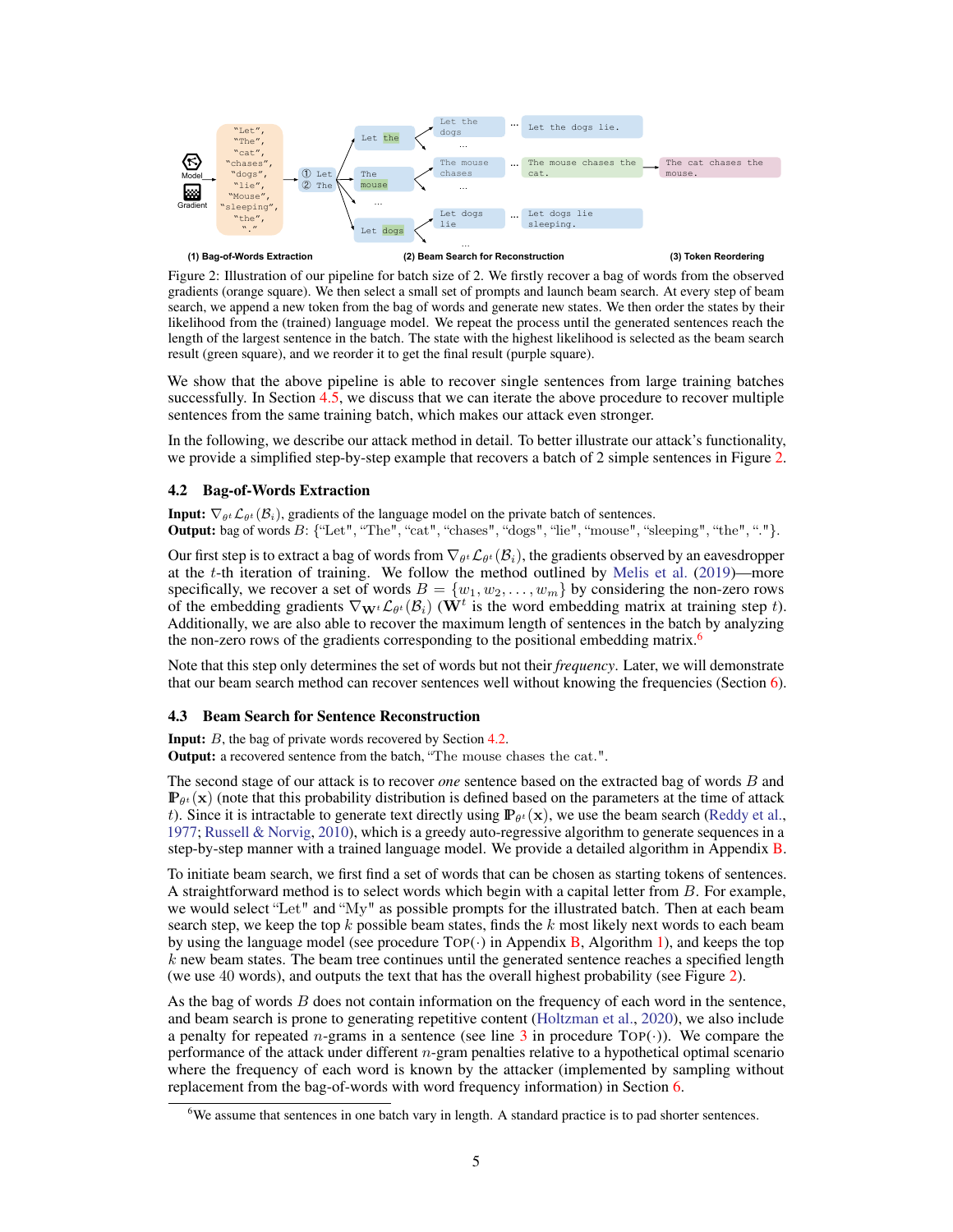#### <span id="page-5-2"></span>4.4 Prior-Guided Token Reordering

Input: a recovered sentence from Section [4.3,](#page-4-1) "The mouse chases the cat." Output: a reordered sentence, "The cat chases the mouse."

By construction, beam search is a greedy method which generates sentences from left to right. Despite that it generally outputs fluent sentences by maximizing  $\mathbb{P}_{\theta^t}(\mathbf{x})$ , it does not leverage the *gradients* information which is the main signal in previous image attack methods. Thus, the final stage of our attack is to reorder tokens in the extracted sentence from the previous step, with an objective to improve its quality measured by a prior-based scoring function. The scoring function leverages both the perplexity and the gradient norm. Formally, given a sentence  $\mathbf{x} = \{x_1, x_2, ..., x_n\}$  of n tokens, and the trained language model parameterized by  $\theta$ , x's prior score  $\mathcal{S}(\mathbf{x})$  is defined as:

$$
S_{\theta}(\mathbf{x}) = \underbrace{\exp\left\{-\frac{1}{n}\log\mathbf{P}_{\theta}(\mathbf{x})\right\}}_{\text{Perplexity}} + \beta \underbrace{\|\nabla_{\theta} \mathcal{L}_{\theta}(\mathbf{x})\|}_{\text{Gradient Norm}}
$$
(4)

<span id="page-5-6"></span>where  $\log \mathbb{P}_{\theta}(\mathbf{x})$  is the log-likelihood of the sentence (Eq. [1\)](#page-2-0) according to the model parameters  $\theta$ , and  $\beta$  is a hyper-parameter that controls the importance of gradient norm. Appendix [C.6](#page-16-0) provides empirical analysis that supports the design of this scoring function.

We also notice that sometimes the beam search preserves the structure of the sentence while the order of original phrases or words is wrong. Thus, we propose to reorder the sentences with two consecutive steps, from coarse to fine granularity.

**Phrase-wise reordering.** We first pre-process the sentence  $x$  by removing its redundant segments<sup>[7](#page-5-3)</sup>. We then adjust the preprocessed sentence by reordering phrases inside it. At each reordering iteration, we generate multiple candidates by firstly cutting the sentence at  $p$  positions using the strategy in [Malkin et al.](#page-11-14) [\(2021\)](#page-11-14), and then permuting the phrases between the cuts to form a new sentence. We then select the best candidate measured by  $S(\cdot)$ . This stage terminates after 200 steps.

Token-wise reordering. We then reorder individual tokens. At each reordering step, we generate candidates using the following token-wise operations: 1) randomly swaps two tokens in the sentence, or 2) randomly deletes a token from the sentence, or 3) randomly inserts a token from the bag of words (recovered by Section [4.2\)](#page-4-0) into the sentence. We then select the best candidate measured by  $S(\cdot)$  and move to the next iteration. This stage terminates after 200 steps.

#### <span id="page-5-1"></span>4.5 Recovering Multiple Sentences

The previous steps only consider the recovery of a single sentence from a training batch. In this step, we describe an extension of our attack which is able to support recovery of multiple sentences from the same batch. We first perform beam search as described in Section [4.3.](#page-4-1) We store the results, and repeat beam search again—except this time applying an additional n-gram penalty based on the results of the previous search. Over many repetitions of this procedure, we are able to build a set of candidate recoveries for the original batch.

## <span id="page-5-0"></span>5 Experiments

#### 5.1 Setup

Model and datasets. We evaluate the proposed attack with the GPT-2 base model [\(Radford et al.,](#page-12-5) [2019\)](#page-12-5) (around 117M parameters) on two language modeling datasets, including WikiText-103 [\(Merity](#page-12-8) [et al.,](#page-12-8) [2017\)](#page-12-8) and the Enron Email dataset [\(Klimt & Yang,](#page-11-8) [2004\)](#page-11-8). We choose WikiText-103 because it is commonly used in the language modeling task, and the Enron Email dataset because it consists of private email messages that contain abundant private information such as individuals' names, addresses, and even passwords. Note that the GPT-2 model is not trained on any Wikipedia data, and very unlikely on the Enron Email data<sup>[8](#page-5-4)</sup>.

We evaluate our attack on a subset of the WikiText-103 and Enron datasets. After pre-processing, we have 203,456 sentences from the WikiText-103 dataset and 31,7[9](#page-5-5)7 sentences from the Enron dataset<sup>9</sup>.

<span id="page-5-3"></span>We notice that the sentences we recover from the previous step may not naturally finish after the beam search generates a punctuation. To address this problem, we pre-process each recovered sentence x by removing segments after its first punctuation, as long as the resulting sentence  $x'$  satisfies  $S(x') < S(x)$ .

<span id="page-5-4"></span><sup>8</sup>The GPT-2 model is trained on a corpus that contains all web pages from outbound links on Reddit which received at least 3 karma [\(Radford et al.,](#page-12-5) [2019\)](#page-12-5). Note that all Wikipedia pages were removed from this dataset.

<span id="page-5-5"></span><sup>9</sup>Both datasets have longer context and we preprocess them into sentences and use each sentence as a training instance. We leave recovering longer paragraphs as future work.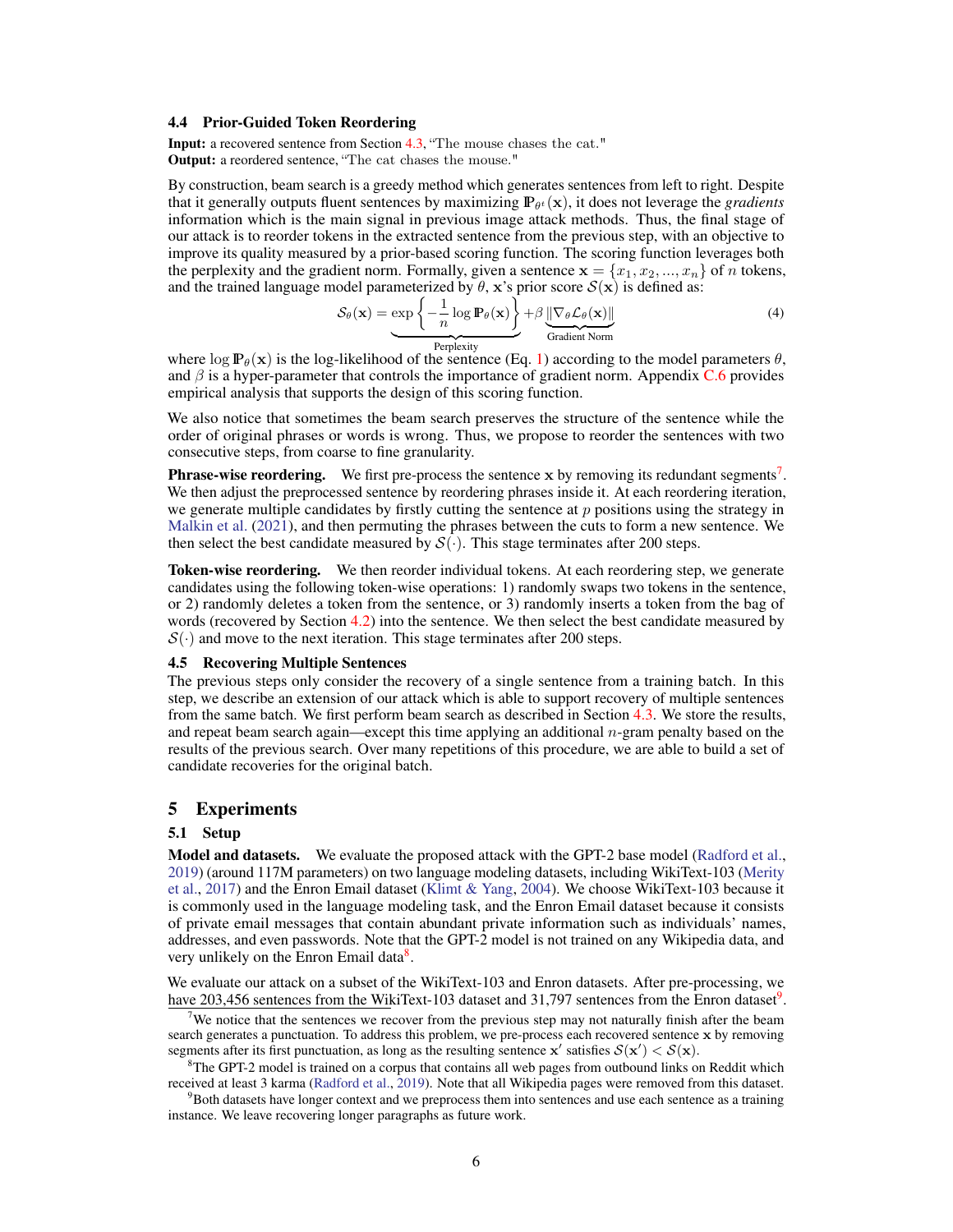<span id="page-6-0"></span>

Figure 3: Recovery performance for various batch sizes on WikiText-103 (the first row) and the Enron Email dataset (the second row). The solid line indicates the average F-Scores of recoveries out of 20 tested mini-batches. We find that the attack is overall weaker for larger batch sizes (see Table [7](#page-14-0) for quantitative results). Moreover, attack performance is stronger for the Enron emails dataset.

Training and attack settings. Unless otherwise noted, we train the model on these sentences for 90, 000 iterations using an initial learning rate of  $1 \times 10^{-5}$ , with a linearly decayed learning rate scheduler. All models were trained using early stopping—i.e., models were trained until the loss of the model on the evaluation set increased. We note that the running time of our algorithm is also quite fast. Our approach can recover a single sentence in under a minute using an Nvidia 2080TI GPU.

Evaluation metrics. We propose to use the following metrics to evaluate the attack performance:

(a) Recall-Oriented Understudy for Gisting Evaluation (ROUGE) [\(Lin,](#page-11-15) [2004\)](#page-11-15) is a set of metrics for evaluating automatic summarization of texts as well as machine translation. We use ROUGE-1, ROUGE-2, and ROUGE-L F-Scores to evaluate the similarity between the recovered and the original sentences. More specifically, ROUGE-1 and ROUGE-2 refer to the overlap of unigrams and bigrams between the recovered and the original text, respectively. ROUGE-L measures the longest matching subsequence of tokens. For ablation studies we only show ROUGE-L as a high score is more representative of significant leakage than ROUGE-1 or ROUGE-2.

(b) Named entity recovery ratio (NERR) computes the percentage of original name entities that can be perfectly retrieved in the recovered text. Since named entities usually contain sensitive information (e.g., names, addresses, dates, or events), NERR measures how well the attacker recovers such information, ranging from a complete mismatch (NERR = 0) to a perfect recovery (NERR = 1). We identify named entities using the API provided by SpaCy [\(Honnibal & Montani,](#page-11-16) [2017\)](#page-11-16).

#### 5.2 Performance of Our Attack

Scaling to large training batches. We first compare the performance with respect to different batch sizes. In this setting, we start from a pre-trained GPT-2 model and fine-tune it on both datasets respectively (WikiText-103 and Enron emails). All models were finetuned for 90,000 iterations, at which the model loss over the evaluation set starts to increase. Figure [3](#page-6-0) shows the performance of our attack using different batch sizes with the WikiText-103 dataset and the Enron Email dataset. We observe that for a batch size of 1, all four scores (ROUGE-1, ROUGE-2, ROUGE-L, NERR) are close to 1, indicating a near-perfect recovery. We observe that as the batch size increases, the quality of the recovery by ROUGE-1, ROUGE-2, and NERR start to decrease. We attribute this drop in performance to the bigger set of words in the same training batch, as well as the growing search space of possible word orderings.

We also observe that the Enron Emails dataset is significantly more susceptible to attack.

Table [1](#page-7-0) shows the approach by [Zhu et al.](#page-12-0) [\(2019\)](#page-12-0) fails to recover the original sentence for batch size  $b = 1$ . We find that the gradient matching method in [Zhu et al.](#page-12-0) [\(2019\)](#page-12-0) is sensitive to initialization and it can perform better recovery when using a good initialization (see Appendix  $C<sub>1</sub>$ ). Figure [3](#page-6-0) shows their approach has poor NERR and ROUGE scores. On the contrary, our approach is able to recover a large portion of the original sentences on both datasets even when the batch size is 128. This demonstrates the superior effectiveness of leveraging the knowledge encoded in pre-trained language models and its memorization ability to recover sentences, compared to directly performing optimization in a high-dimensional continuous space.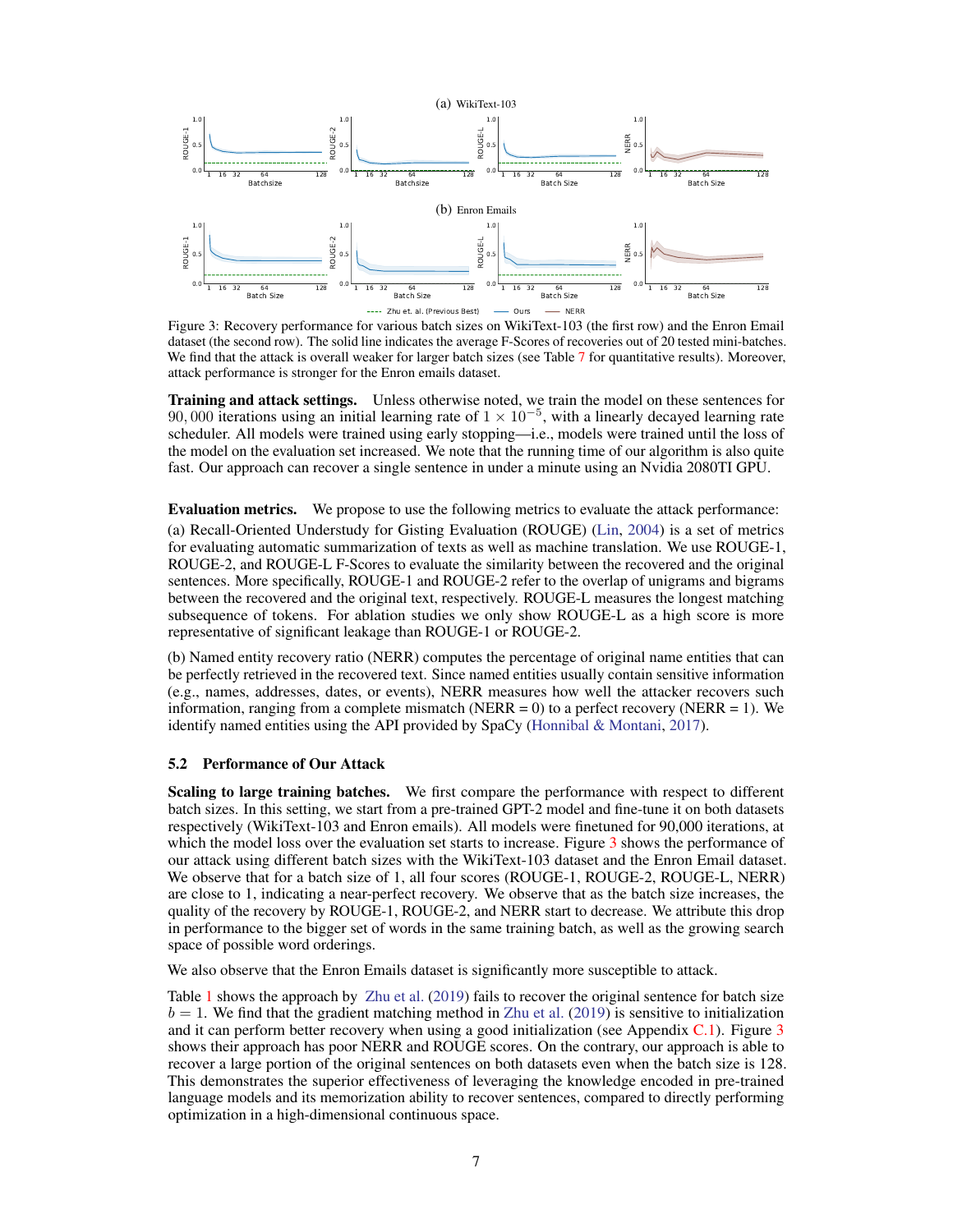<span id="page-7-0"></span>

| Attack &<br><b>Batch Size</b> b | <b>Original Sentence</b>                                                                                                                                                                                | <b>Best Recovered Sentence</b>                                                                                                                                                                                                                                                                                                         |  |
|---------------------------------|---------------------------------------------------------------------------------------------------------------------------------------------------------------------------------------------------------|----------------------------------------------------------------------------------------------------------------------------------------------------------------------------------------------------------------------------------------------------------------------------------------------------------------------------------------|--|
| WikiText-103                    |                                                                                                                                                                                                         |                                                                                                                                                                                                                                                                                                                                        |  |
| $b=1$                           |                                                                                                                                                                                                         | Zhuetal. (2019)*, As Elizabeth Hoiem explains, "The most English thelesshovahrued the As Words reporting the Youngerse-<br>of all Englishmen, then, is both king and slave, in lagebalance, mathemat mathemat mathemat reper ar-<br>many ways indistinguishable from Stephen Black. rangpmwikiIndia Bowen perspectoulos subur, maximal |  |
| FILM, $b=1$                     | during the day and at night.                                                                                                                                                                            | The short@-@tail stingray forages for food both The short@-@tail stingray forages for food both during<br>the day and at night.                                                                                                                                                                                                        |  |
| FILM, $b=4$                     | More than 10,0500 of Maruyama's troops were<br>killed in the attacks while the Americans lost<br>about 60 killed.                                                                                       | More than 10,0500 of their troops were killed in the at-<br>tacks, while the Americans lost about 60 killed on their<br>own.                                                                                                                                                                                                           |  |
| FILM, $b=16$                    | disturbed weather just south of the Mexican port<br>of Manzanillo, Colima, on August 22 and gradu-<br>ally moved to the northwest.                                                                      | A tropical wave organized into a distinct area of Early on September 22, an area of disturbed weather or-<br>ganized into a tropical wave, which moved to the north-<br>west of the area, and then moved into the north and<br>south@-@to the northeast.                                                                               |  |
| FILM, $b = 128$                 | on PlayStation 4, Xbox One and PC alongside Call<br>of Duty: Infinite Warfare on November 4, 2016.                                                                                                      | A remastered version of the game will be released At the time of writing, the game has been released<br>on PlayStation 4, Xbox One, PlayStation 3, and PC,<br>with the PC version being released in North America on<br>November 18th, 2014.                                                                                           |  |
|                                 | <b>Enron Email</b>                                                                                                                                                                                      |                                                                                                                                                                                                                                                                                                                                        |  |
| $b=1$                           | purposes to leave it consolidated at this point.                                                                                                                                                        | Zhu et al. (2019), Don and rogers have decided for cost management dj " Free, expShopcriptynt) beccagressive Highlands<br>andinos Andrea Rebell impacts                                                                                                                                                                                |  |
| FILM, $b=1$                     | Volume mgmt is trying to clear up these issues.                                                                                                                                                         | Volume mgmt is trying to clear up these issues.                                                                                                                                                                                                                                                                                        |  |
| FILM, $b=4$                     | Shares of enron traded as low as \$15.                                                                                                                                                                  | Shares of enron traded as low as \$15 at jeffrey k.                                                                                                                                                                                                                                                                                    |  |
| FILM, $b=16$                    | Yesterday, enron ousted chief financial officer an-<br>drew fastow amid a securities and exchange com-<br>mission inquiry into partnerships he ran that cost<br>the largest energy trader \$35 million. | Yesterday, enron ousted its chief financial officer, andrew<br>fastow, amid a securities and exchange commission in-<br>quiry into partnerships he ran that cost the company \$35<br>million in stock and other financial assets.                                                                                                      |  |
| FILM, $b = 128$                 | Yesterday, enron ousted chief financial officer an-<br>drew fastow amid a securities and exchange com-<br>mission inquiry into partnerships he ran that cost<br>the largest energy trader \$35 million. | Yesterday, enron ousted chief financial officer andrew fas-<br>tow amid a securities and exchange commission inquiry<br>into partnerships he ran that he said cost the company<br>more than \$1 billion in stock and other assets.                                                                                                     |  |

<sup>∗</sup> We also tried adding L1 regularizer in the objective (as suggested in [Deng et al.](#page-10-1) [\(2021\)](#page-10-1)) and found similar attack results.

Table 1: Performance of [Zhu et al.](#page-12-0) [\(2019\)](#page-12-0)'s attack with batch size  $= 1$  (more in Appendix [C.1\)](#page-14-1) and FILM (ours) with different batch sizes. We show the best recovered sentence among 20 tested batches for each batch size (we report average results in Figure [3\)](#page-6-0). Text in green represents the phrases and words that are recovered successfully.

Attack performance at different training iterations. Previous attack on the image data suggest that a well-trained model is harder to attack [\(Geiping et al.,](#page-10-0) [2020\)](#page-10-0), because its loss may converge to around zero, resulting in very small-magnitude gradients. However, we find well-trained models are more vulnerable to our approach because the model is able to memorize data during training.

We show the attack performance of our approach to the models at different numbers of training iterations t. Specifically, we vary the number of training iterations  $t \in \{0, 10000, \ldots, 90000\}$  and fix the batch size  $b = 16$  and dataset size  $N = 200,000$ . As shown in Figure [4](#page-8-1) and Table [2,](#page-8-1) a pre-trained model which has not been fine-tuned on client data can recover sentences with an average ROUGE-L score of 0.41, indicating that prior knowledge encoded in pre-trained models may help recover sentences. When the model is fine-tuned on Wikitex-103, the average score increases to 0.53 - an almost 30% increase. Our results suggest that leveraging the memorization in the model yields a more powerful attack than only using the language prior encoded in the pre-trained model. We note that we would expect stronger attack performance (especially for smaller training epochs) when attacking larger-capacity models, as stronger models can memorize training instances easily.We report more results for  $t = 0$  with different batch sizes in Table [8](#page-15-1) in Appendix [C.3.](#page-15-2)

**Pre-trained vs randomly-initialized models.** We additionally compare the attack performance for language-model that starts from a pre-trained model (GPT-2 in our case) and a randomly-initialized model (we still use the same GPT-2 architecture but re-initialize all the weights randomly). As shown in Figure [4,](#page-8-1) we find that models which are fine-tuned are more susceptible to attacks than a model which is trained from scratch. However, the difference in performance gradually decreases as the number of iterations increases.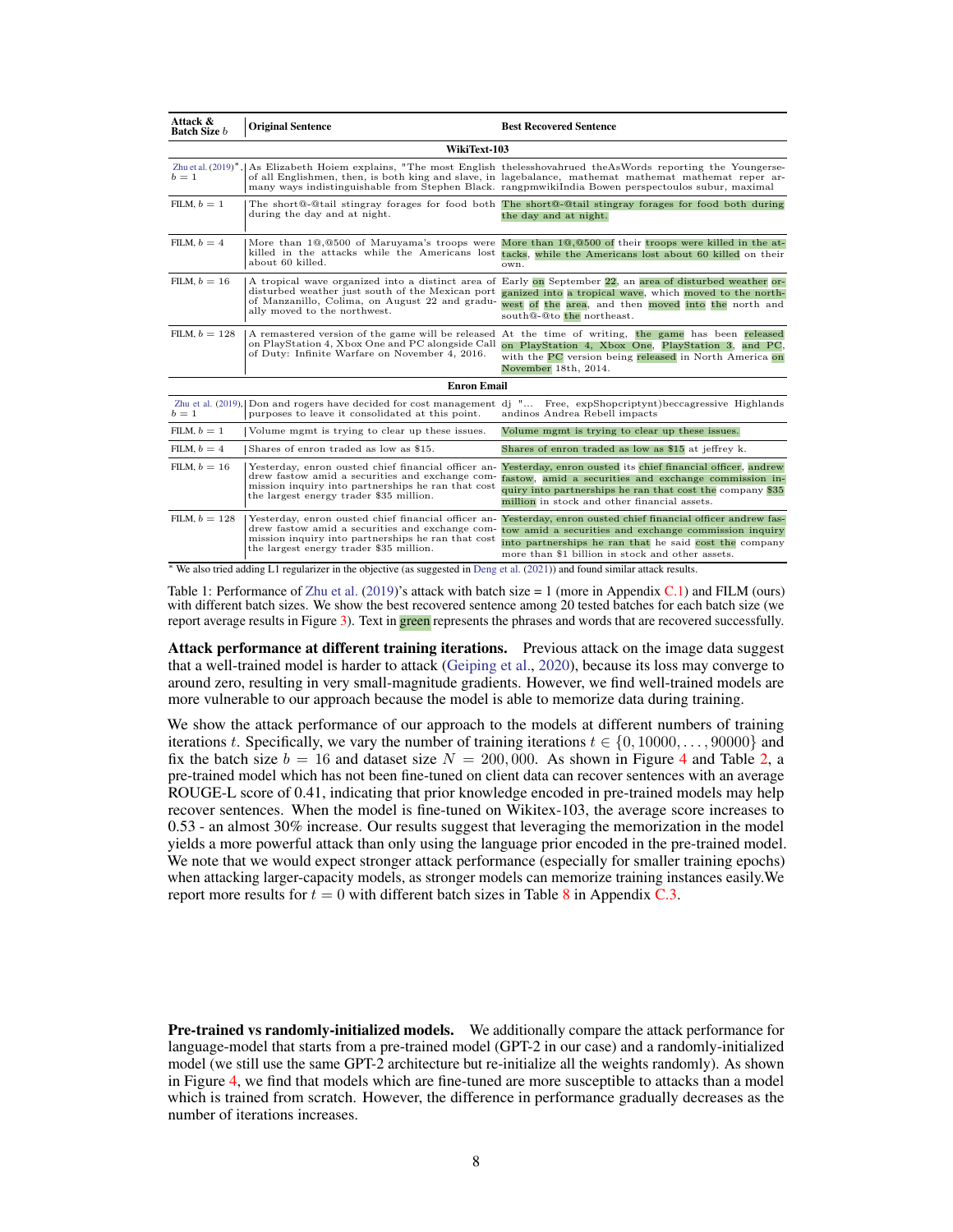<span id="page-8-1"></span>

Figure 4: Attack performance with different training iterations t for a pre-trained model or a randomly-initialized model (batch size  $= 1$ ).

Table 2: An illustration of the recovered sentence with different training iterations t (batch size  $= 1$ ) with a pre-trained model. Text in green represents the phrases and words that are recovered successfully. Our attack recovers better sentences when  $t$  increases. See Appendix  $C.4$  for results with a randomlyinitialized model.

<span id="page-8-5"></span>Recovering multiple sentences by iterative attack. We further investigate a variant of our attack where we repeat the beam search for multiple repetitions; For each repetition applying an  $n$ -gram penalty based on the results of previous generations. We consider a sentence to have strong leakage if the longest recovered subsequence is more than 30% of the original sentence (i.e. ROUGE-L score greater than  $(0.3)$  $(0.3)$  $(0.3)$ . Table  $3$  shows a qualitative example of this iterative process.

<span id="page-8-2"></span>

|                  | <b>Beam search iter   Original Sentence</b>                                                                                                                                                                                                                       | <b>Recovered Sentence</b>                                                                             |
|------------------|-------------------------------------------------------------------------------------------------------------------------------------------------------------------------------------------------------------------------------------------------------------------|-------------------------------------------------------------------------------------------------------|
| 1st              | In 1988 it was made into a feature film Katinka, di- After the end of the year, the film was made into<br>rected by Max von Sydow, starring Tammi Øst as a feature film, and it was directed by Max von<br>Katinka.                                               | Sydow and published by Warner Bros.                                                                   |
| 2nd              | He was killed in a mysterious plane crash on 29 March Fox, in an attempt to put an end to the fire, was<br>1959, while en route to Bangui.                                                                                                                        | killed in a plane crash while en route to Guadal-<br>canal, Puerto Rico, on April 6, 2015, while on a |
| 10 <sub>th</sub> | The next year, Edwards published a significant trea- He had also published a treatise on it, published<br>tise entitled Bibliographic Catalogue of the Described in 1959, entitled Bibliographic Catalogue of I.<br>Transformation of North American Lepidoptera. |                                                                                                       |

Table 3: Qualitative results for multi-sentence recovery for a batchsize of 16. The multi-sentence attack is able to recover significant portions of multiple sentences in a single batch.

Table [4](#page-8-3) shows that for a batch size of 16, an attacker who performs 100 repetitions of beam search is able to recover roughly 34% of the original batch (roughly 5 sentences) with ROUGE-L score over 0.25 (recall). However, since 100 repetitions results in 100 different generated sentences, an attacker would still need a method that picks good recoveries out of them<sup>[10](#page-8-4)</sup>. We estimate the difficulty of choosing good sentences by using the ratio of good sentences to total generated sentences (precision).

<span id="page-8-3"></span>

| <b>Iterations</b> | <b>Recall</b>   | <b>Precision</b> |
|-------------------|-----------------|------------------|
|                   | $0.03 + 0.03$   | $0.50 + 0.51$    |
| 5                 | $0.13 + 0.08$   | $0.36 + 0.22$    |
| 10                | $0.19 + 0.11$   | $0.28 + 0.16$    |
| 20                | $0.25 \pm 0.12$ | $0.21 + 0.11$    |
| 50                | $0.30 \pm 0.11$ | $0.12 \pm 0.04$  |
| 100               | $0.34 \pm 0.09$ | $0.07 + 0.02$    |

Table 4: Performance of our attack when recovering multiple sentences in a batch of size 16 using repeated iterations of our attack. We measure the Recall (% of original batch with ROUGE-L  $> 0.25$ ) and Precision (% of recovered sentences out of all iterations which have  $ROUGE-L > 0.25$ .

# <span id="page-8-0"></span>6 Analysis

We finally discuss the impact of different parameters of our FILM attack in Figure [5](#page-9-0) and [6.](#page-9-1) We also study the effect of different training parameters and present the results in Appendix [C.5.](#page-15-0)

<span id="page-8-4"></span> $10$ In our experiments we use ROUGE-L score, but an attacker in a realistic scenario would not have access to this information.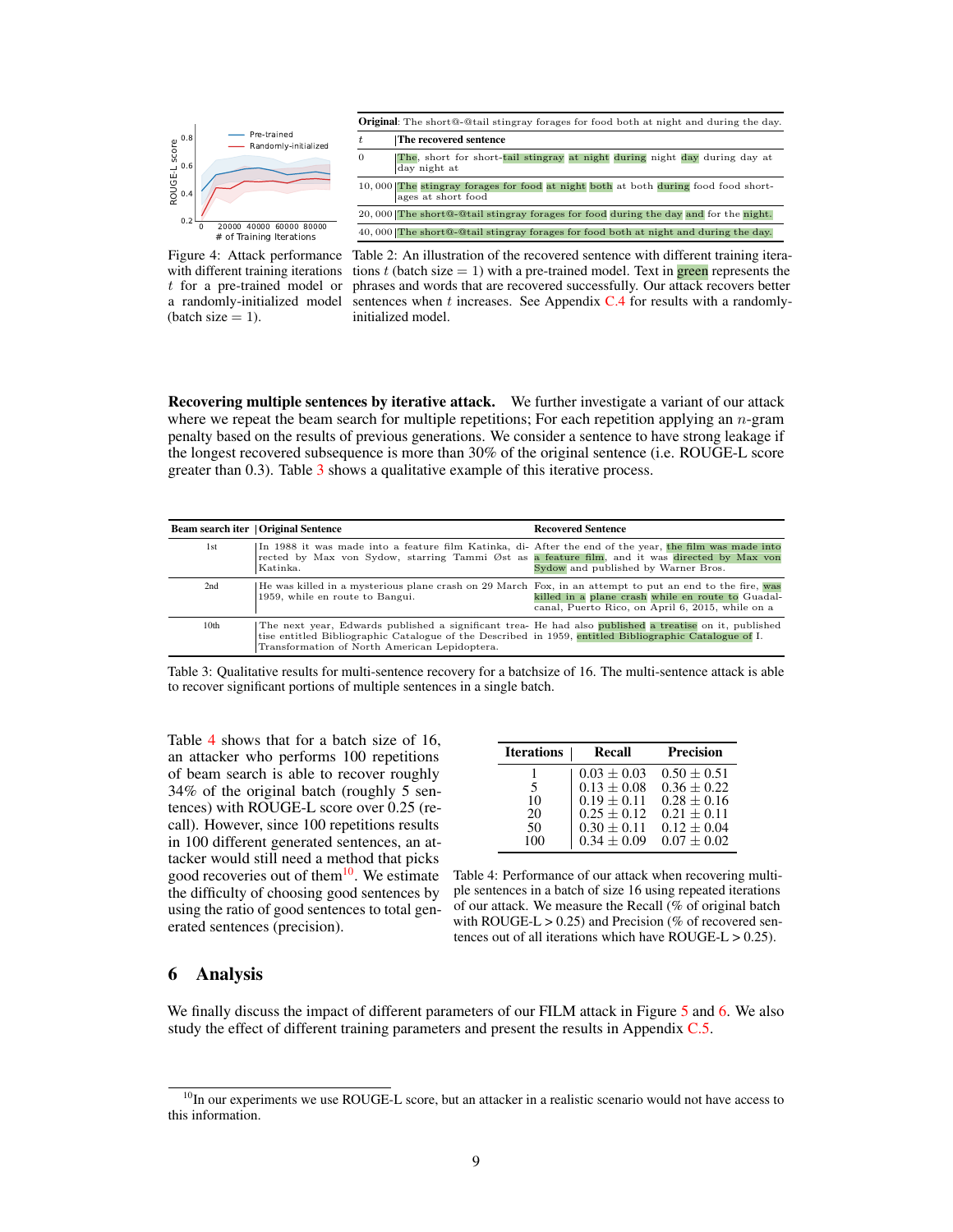Beam size. As discussed in Section [4.3,](#page-4-1) beam size (denoted by  $k$ ) is a hyper-parameter of beam search which controls the number of beams active at any time. As shown in Figure [5](#page-9-0) (left), our results show that the attack performance grows as the beam size is increased. This result aligns with our intuition using a larger beam size corresponds with consideration of more sentences during search. Considering that the computational resources required for the attack also increases with a larger beam size, we find that a beam size of around 32 achieves the best trade-off in terms of attack performance and efficiency.

<span id="page-9-0"></span>

Figure 5: The effect of beam search configurations on our attack, including the beam size and the n-gram penalty. Recovery quality generally improves with larger beam sizes. We additionally note that an n-gram penalty with  $n = 2$  performs the best.

**N-gram penalty.** The *n*-gram penalty controls for what size of *n*-gram the penalty is applied. In Figure [5](#page-9-0) (right), we observe that having no penalty performs significantly worse than applying a penalty on repeated 2-grams. We note that performance for  $n = 2$  (i.e., penalizing repeated 2-grams) is the closest to the "oracle" case, where the frequency of each word is known from the bag of words.

Gradient norm's coefficient  $\beta$  in prior**based scoring.** As discussed in Section [4.4,](#page-5-2) the prior-based token recording for a sentence x uses a scoring function  $S(x)$  = Perplexity( $\mathbf{x}$ ) +  $\beta$  · Gradient Norm( $\mathbf{x}$ ), where  $\beta$  is a hyper-parameter that controls the importance of the gradient norm term. Our results (see Figure  $6$  (left)) show that the fine-tuning stage achieves a trade-off between fully perplexity-guided (i.e.,  $\beta = 0$ ) and almost fully gradient norm-guided (i.e.,  $\beta =$ 50), with  $\beta = 1$  being the optimal. The trend is consistent across different batch sizes.

<span id="page-9-1"></span>

Figure 6: The effect of gradient norm coefficient  $\beta$  in the fine-tuning stage (see Section [4.4\)](#page-5-2) with batch size of 1 (left), and the improvement of ROUGE-L score after finetuning for different batch sizes (right). We evaluate on the WikiText-103 dataset.

We also notice that the improvement in the token reordering stage is most significant for small batch sizes (see Figure  $6$  (right)). This is probably because that the beam search result for smaller batch sizes is usually closer to its corresponding ground truth sentence than for larger batch sizes, which increases the chance of being further improved by fine-tuning.

## 7 Discussion and Future Work

This paper presents the first attack that can recover sentences from gradients in federated learning of language models. Our method FILM works well with modern neural language models based on Transformers and large batch sizes (up to 128)—raising serious privacy-leakage concerns for federated learning in real-world scenarios. The key insight of our study is that instead of treating reconstructing text data as an optimization problem, an adversary can gain substantial power to reconstruct sentences by taking advantage of the knowledge encoded in trained language models.

The results presented in this paper have several limitations. First, we haven't evaluated whether our attack can generalize to other natural language processing tasks, such as sentence classification. We haven't tried our attack for batch sizes beyond 128 and our ablation study does not report results for batch sizes beyond 16.

Third, we haven't evaluated how existing defenses work in terms of preventing our attack. We additionally leave open the question of selecting good sentences in the multi-sentence recovery scenario (Section [5.2\)](#page-8-5).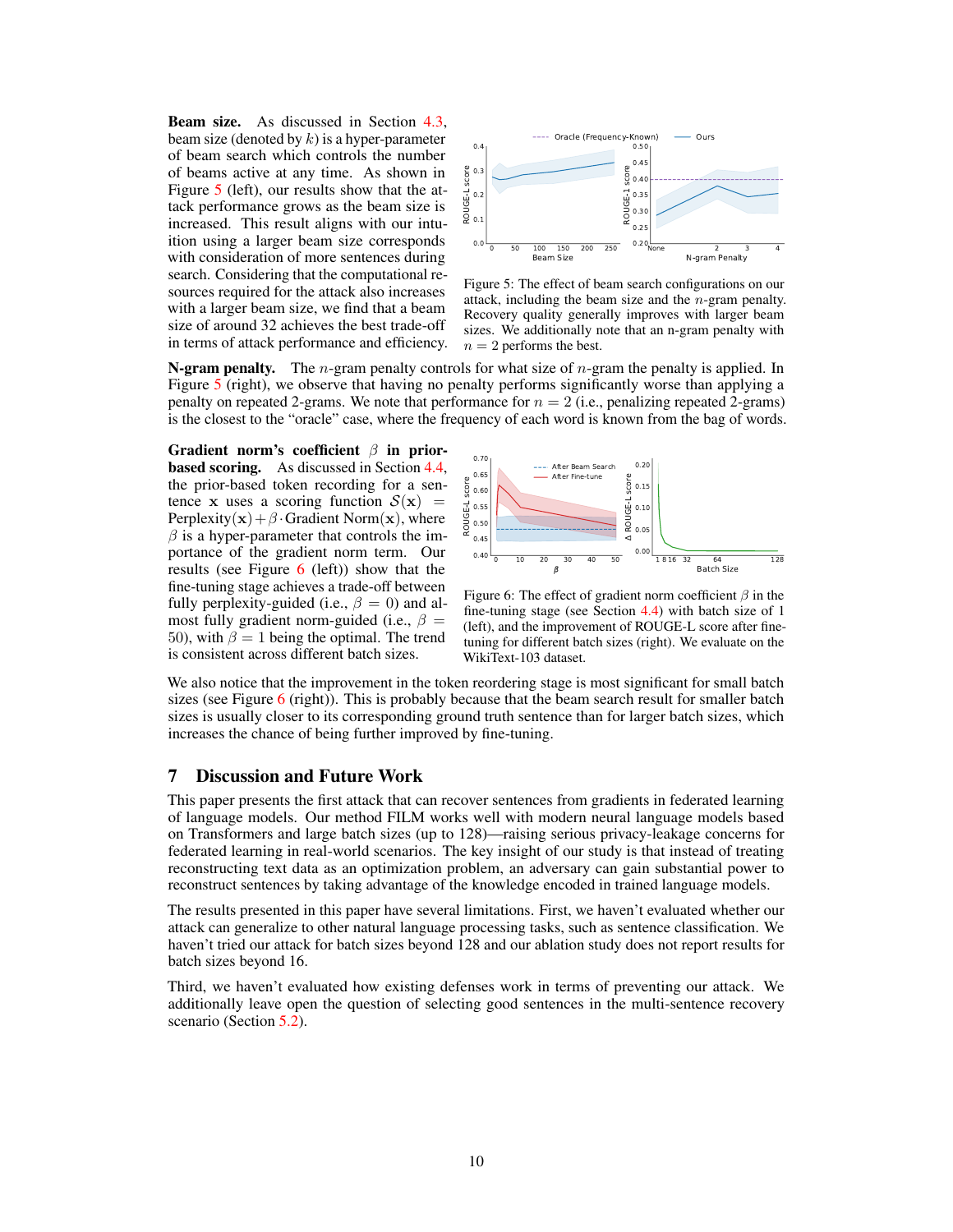## References

- <span id="page-10-14"></span>Abadi, M., Chu, A., Goodfellow, I., McMahan, H. B., Mironov, I., Talwar, K., and Zhang, L. Deep learning with differential privacy. In *ACM SIGSAC Conference on Computer and Communications Security (CCS)*, 2016.
- <span id="page-10-4"></span>Alsentzer, E., Murphy, J. R., Boag, W., Weng, W.-H., Jin, D., Naumann, T., and McDermott, M. Publicly available clinical BERT embeddings. *arXiv preprint arXiv:1904.03323*, 2019.
- <span id="page-10-15"></span>Arpit, D., Jastrzebski, S., Ballas, N., Krueger, D., Bengio, E., Kanwal, M. S., Maharaj, T., Fischer, A., Courville, A., Bengio, Y., et al. A closer look at memorization in deep networks. In *International Conference on Machine Learning (ICML)*, 2017.
- <span id="page-10-11"></span>Bender, E. M., Gebru, T., McMillan-Major, A., and Shmitchell, S. On the Dangers of Stochastic Parrots: Can Language Models Be Too Big? In *Proceedings of the 2021 ACM Conference on Fairness, Accountability, and Transparency*, Virtual Event Canada, 2021. ACM.
- <span id="page-10-7"></span>Boenisch, F., Dziedzic, A., Schuster, R., Shamsabadi, A. S., Shumailov, I., and Papernot, N. When the curious abandon honesty: Federated learning is not private. *arXiv preprint arXiv:2112.02918*, 2021.
- <span id="page-10-13"></span>Bonawitz, K. A., Ivanov, V., Kreuter, B., Marcedone, A., McMahan, H. B., Patel, S., Ramage, D., Segal, A., and Seth, K. Practical secure aggregation for federated learning on user-held data. In *NIPS Workshop on Private Multi-Party Machine Learning*, 2016.
- <span id="page-10-3"></span>Brown, T. B., Mann, B., Ryder, N., Subbiah, M., Kaplan, J., Dhariwal, P., Neelakantan, A., Shyam, P., Sastry, G., Askell, A., et al. Language models are few-shot learners. In *Advances in Neural Information Processing Systems (NeurIPS)*, 2020.
- <span id="page-10-9"></span>Carlini, N., Liu, C., Erlingsson, Ú., Kos, J., and Song, D. The secret sharer: Evaluating and testing unintended memorization in neural networks. In *28th USENIX Security Symposium (USENIX Security 19)*, 2019.
- <span id="page-10-10"></span>Carlini, N., Tramer, F., Wallace, E., Jagielski, M., Herbert-Voss, A., Lee, K., Roberts, A., Brown, T., Song, D., Erlingsson, U., et al. Extracting training data from large language models. In *30th USENIX Security Symposium (USENIX Security 21)*, 2021.
- <span id="page-10-6"></span>Cho, K., van Merriënboer, B., Bahdanau, D., and Bengio, Y. On the properties of neural machine translation: Encoder–decoder approaches. In *Proceedings of SSST-8, Eighth Workshop on Syntax, Semantics and Structure in Statistical Translation*, pp. 103–111, 2014.
- <span id="page-10-1"></span>Deng, J., Wang, Y., Li, J., Wang, C., Shang, C., Liu, H., Rajasekaran, S., and Ding, C. Tag: Gradient attack on transformer-based language models. In *Findings of the Association for Computational Linguistics: EMNLP 2021*, pp. 3600–3610, 2021.
- <span id="page-10-2"></span>Devlin, J., Chang, M.-W., Lee, K., and Toutanova, K. BERT: Pre-training of deep bidirectional transformers for language understanding. In *North American Chapter of the Association for Computational Linguistics (NAACL)*, 2019.
- <span id="page-10-5"></span>Dimitrov, D. I., Balunović, M., Jovanović, N., and Vechev, M. Lamp: Extracting text from gradients with language model priors. *arXiv preprint arXiv:2202.08827*, 2022.
- <span id="page-10-8"></span>Fowl, L., Geiping, J., Reich, S., Wen, Y., Czaja, W., Goldblum, M., and Goldstein, T. Decepticons: Corrupted transformers breach privacy in federated learning for language models. *arXiv preprint arXiv:2201.12675*, 2022.
- <span id="page-10-0"></span>Geiping, J., Bauermeister, H., Dröge, H., and Moeller, M. Inverting gradients–how easy is it to break privacy in federated learning? In *Advances in Neural Information Processing Systems (NeurIPS)*, 2020.
- <span id="page-10-12"></span>Hard, A., Rao, K., Mathews, R., Ramaswamy, S., Beaufays, F., Augenstein, S., Eichner, H., Kiddon, C., and Ramage, D. Federated learning for mobile keyboard prediction. *arXiv preprint arXiv:1811.03604*, 2018.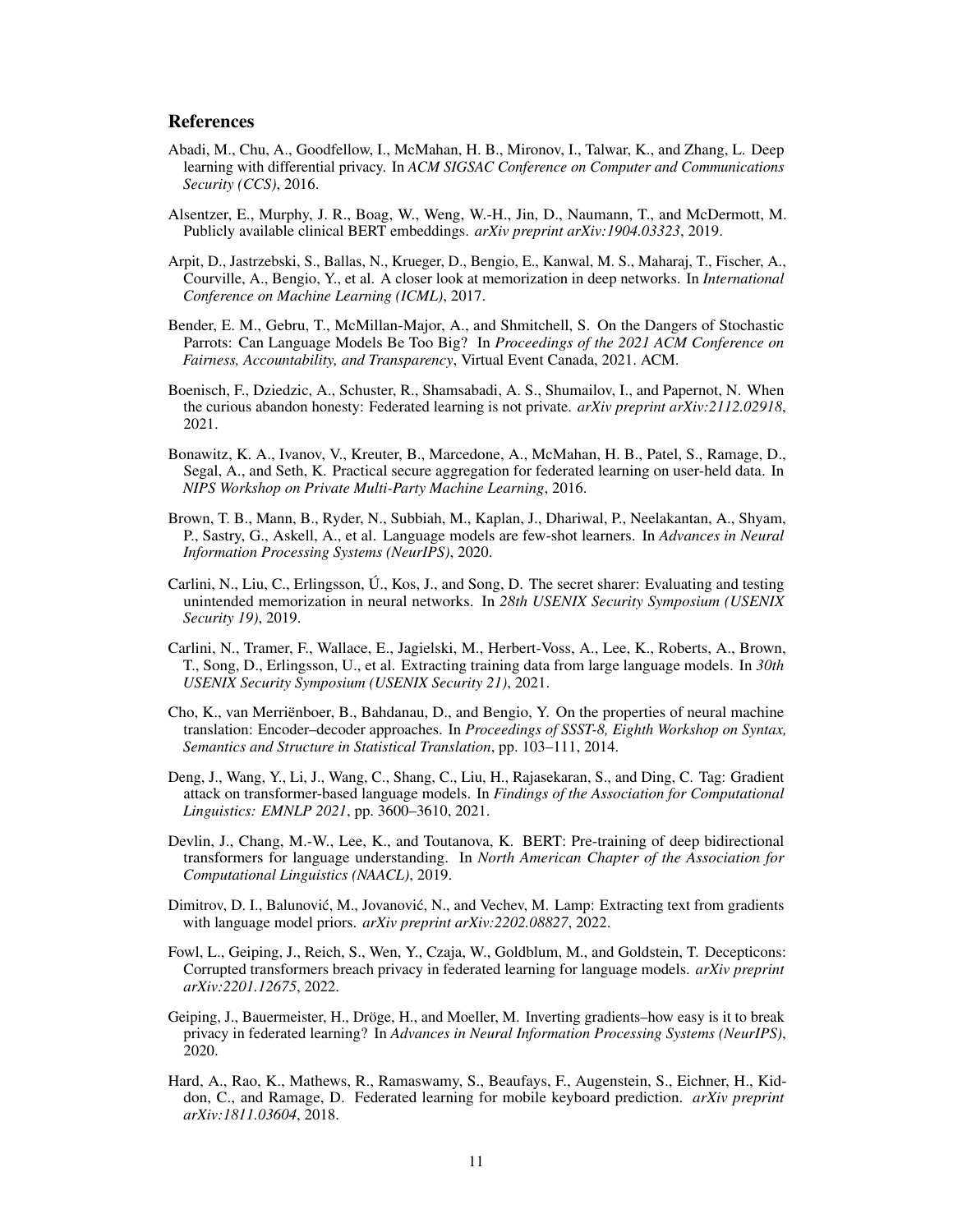- <span id="page-11-11"></span>Hochreiter, S. and Schmidhuber, J. Long short-term memory. *Neural computation*, 9(8):1735–1780, 1997.
- <span id="page-11-13"></span>Holtzman, A., Buys, J., Du, L., Forbes, M., and Choi, Y. The curious case of neural text degeneration. In *International Conference on Learning Representations (ICLR)*, 2020.
- <span id="page-11-16"></span>Honnibal, M. and Montani, I. spaCy 2: Natural language understanding with Bloom embeddings, convolutional neural networks and incremental parsing. 2017.
- <span id="page-11-3"></span>Huang, K., Altosaar, J., and Ranganath, R. ClinicalBERT: Modeling clinical notes and predicting hospital readmission. *arXiv preprint arXiv:1904.05342*, 2019.
- <span id="page-11-19"></span>Huang, Y., Song, Z., Chen, D., Li, K., and Arora, S. TextHide: Tackling data privacy in language understanding tasks. In *Findings of EMNLP*, 2020a.
- <span id="page-11-18"></span>Huang, Y., Song, Z., Li, K., and Arora, S. InstaHide: Instance-hiding schemes for private distributed learning. In *International Conference on Machine Learning (ICML)*, 2020b.
- <span id="page-11-2"></span>Huang, Y., Gupta, S., Song, Z., Li, K., and Arora, S. Evaluating gradient inversion attacks and defenses in federated learning. *Advances in Neural Information Processing Systems (NeurIPS)*, 34, 2021.
- <span id="page-11-10"></span>Jeon, J., Lee, K., Oh, S., Ok, J., et al. Gradient inversion with generative image prior. In *Advances in Neural Information Processing Systems (NeurIPS)*, volume 34, 2021.
- <span id="page-11-9"></span>Jin, X., Chen, P.-Y., Hsu, C.-Y., Yu, C.-M., and Chen, T. Catastrophic data leakage in vertical federated learning. In *Advances in Neural Information Processing Systems (NeurIPS)*, volume 34, 2021.
- <span id="page-11-12"></span>Kingma, D. P. and Ba, J. Adam: A method for stochastic optimization. In *International Conference on Learning Representations (ICLR)*, 2015.
- <span id="page-11-8"></span>Klimt, B. and Yang, Y. The enron corpus: A new dataset for email classification research. In *European Conference on Machine Learning*. Springer, 2004.
- <span id="page-11-6"></span>Kraljevic, Z., Shek, A., Bean, D., Bendayan, R., Teo, J., and Dobson, R. MedGPT: Medical concept prediction from clinical narratives. *arXiv preprint arXiv:2107.03134*, 2021.
- <span id="page-11-1"></span>Li, T., Sahu, A. K., Talwalkar, A., and Smith, V. Federated learning: Challenges, methods, and future directions. *IEEE Signal Processing Magazine*, 37(3):50–60, 2020a.
- <span id="page-11-17"></span>Li, X., Tramer, F., Liang, P., and Hashimoto, T. Large language models can be strong differentially private learners. *arXiv preprint arXiv:2110.05679*, 2021.
- <span id="page-11-4"></span>Li, Y., Rao, S., Solares, J. R. A., Hassaine, A., Ramakrishnan, R., Canoy, D., Zhu, Y., Rahimi, K., and Salimi-Khorshidi, G. BEHRT: transformer for electronic health records. *Scientific reports*, 10 (1):1–12, 2020b.
- <span id="page-11-15"></span>Lin, C.-Y. ROUGE: A package for automatic evaluation of summaries. In *Text Summarization Branches Out*, pp. 74–81, July 2004.
- <span id="page-11-5"></span>Liu, D. and Miller, T. Federated pretraining and fine tuning of BERT using clinical notes from multiple silos. *arXiv preprint arXiv:2002.08562*, 2020.
- <span id="page-11-14"></span>Malkin, N., Lanka, S., Goel, P., and Jojic, N. Studying word order through iterative shuffling. In *Empirical Methods in Natural Language Processing (EMNLP)*, pp. 10351–10366, 2021.
- <span id="page-11-0"></span>McMahan, H. B., Moore, E., Ramage, D., Hampson, S., et al. Communication-efficient learning of deep networks from decentralized data. In *Artificial Intelligence and Statistics (AISTATS)*, pp. 1273–1282, 2017.
- <span id="page-11-7"></span>Melis, L., Song, C., De Cristofaro, E., and Shmatikov, V. Exploiting unintended feature leakage in collaborative learning. In *2019 IEEE Symposium on Security and Privacy (SP)*, pp. 691–706. IEEE, 2019.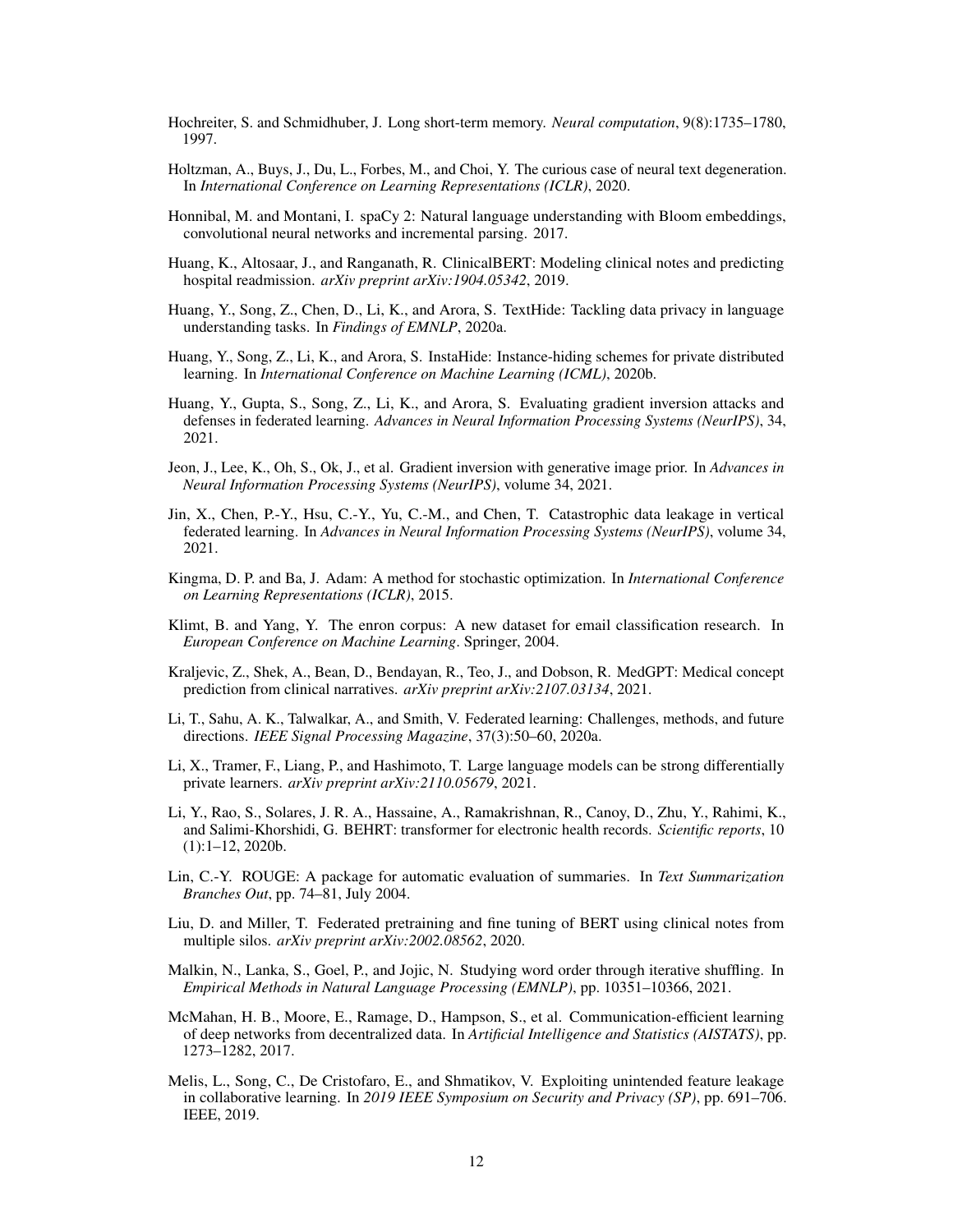- <span id="page-12-8"></span>Merity, S., Xiong, C., Bradbury, J., and Socher, R. Pointer sentinel mixture models. In *International Conference on Learning Representations (ICLR)*, 2017.
- <span id="page-12-14"></span>Mikolov, T., Karafiát, M., Burget, L., Cernocky, J., and Khudanpur, S. Recurrent neural network based ` language model. In *Annual Conference of the International Speech Communication Association (INTERSPEECH)*, volume 2, pp. 1045–1048. Makuhari, 2010.
- <span id="page-12-15"></span>Phong, L. T., Aono, Y., Hayashi, T., Wang, L., and Moriai, S. Privacy-preserving deep learning via additively homomorphic encryption. *IEEE Transactions on Information Forensics and Security*, 2018.
- <span id="page-12-4"></span>Radford, A., Narasimhan, K., Salimans, T., and Sutskever, I. Improving language understanding by generative pre-training. Technical report, OpenAI, 2018.
- <span id="page-12-5"></span>Radford, A., Wu, J., Child, R., Luan, D., Amodei, D., Sutskever, I., et al. Language models are unsupervised multitask learners. *OpenAI blog*, 1(8):9, 2019.
- <span id="page-12-6"></span>Reddy, D. R. et al. Speech understanding systems: A summary of results of the five-year research effort. *Department of Computer Science. Camegie-Mell University, Pittsburgh, PA*, 17:138, 1977.
- <span id="page-12-7"></span>Russell, S. and Norvig, P. *Artificial Intelligence: A Modern Approach*. Prentice Hall, 3 edition, 2010.
- <span id="page-12-10"></span>Sennrich, R., Haddow, B., and Birch, A. Neural machine translation of rare words with subword units. In *Association for Computational Linguistics (ACL)*, pp. 1715–1725, 2016.
- <span id="page-12-12"></span>Song, C. and Raghunathan, A. Information leakage in embedding models. In *ACM SIGSAC Conference on Computer and Communications Security (CCS)*, 2020.
- <span id="page-12-11"></span>Thakkar, O., Ramaswamy, S., Mathews, R., and Beaufays, F. Understanding unintended memorization in federated learning. In *Proceedings of the Third Workshop on Privacy in Natural Language Processing*, pp. 1–10, 2021.
- <span id="page-12-3"></span>Vaswani, A., Shazeer, N., Parmar, N., Uszkoreit, J., Jones, L., Gomez, A. N., Kaiser, Ł., and Polosukhin, I. Attention is all you need. In *Advances in Neural Information Processing Systems (NeurIPS)*, 2017.
- <span id="page-12-1"></span>Yin, H., Mallya, A., Vahdat, A., Alvarez, J. M., Kautz, J., and Molchanov, P. See through gradients: Image batch recovery via gradinversion. In *Conference on Computer Vision and Pattern Recognition (CVPR)*, 2021.
- <span id="page-12-16"></span>Yu, D., Naik, S., Backurs, A., Gopi, S., Inan, H. A., Kamath, G., Kulkarni, J., Lee, Y. T., Manoel, A., Wutschitz, L., et al. Differentially private fine-tuning of language models. *arXiv preprint arXiv:2110.06500*, 2021.
- <span id="page-12-13"></span>Zanella-Béguelin, S., Wutschitz, L., Tople, S., Rühle, V., Paverd, A., Ohrimenko, O., Köpf, B., and Brockschmidt, M. Analyzing information leakage of updates to natural language models. In *ACM SIGSAC Conference on Computer and Communications Security (CCS)*, 2020.
- <span id="page-12-17"></span>Zhang, H., Cisse, M., Dauphin, Y. N., and Lopez-Paz, D. mixup: Beyond empirical risk minimization. In *International Conference on Learning Representations (ICLR)*, 2018.
- <span id="page-12-9"></span>Zhao, B., Mopuri, K. R., and Bilen, H. iDLG: Improved deep leakage from gradients. *arXiv preprint arXiv:2001.02610*, 2020.
- <span id="page-12-2"></span>Zhu, J. and Blaschko, M. B. R-gap: Recursive gradient attack on privacy. In *International Conference on Learning Representations (ICLR)*, 2021.
- <span id="page-12-0"></span>Zhu, L., Liu, Z., and Han, S. Deep leakage from gradients. In *Advances in Neural Information Processing Systems (NeurIPS)*, 2019.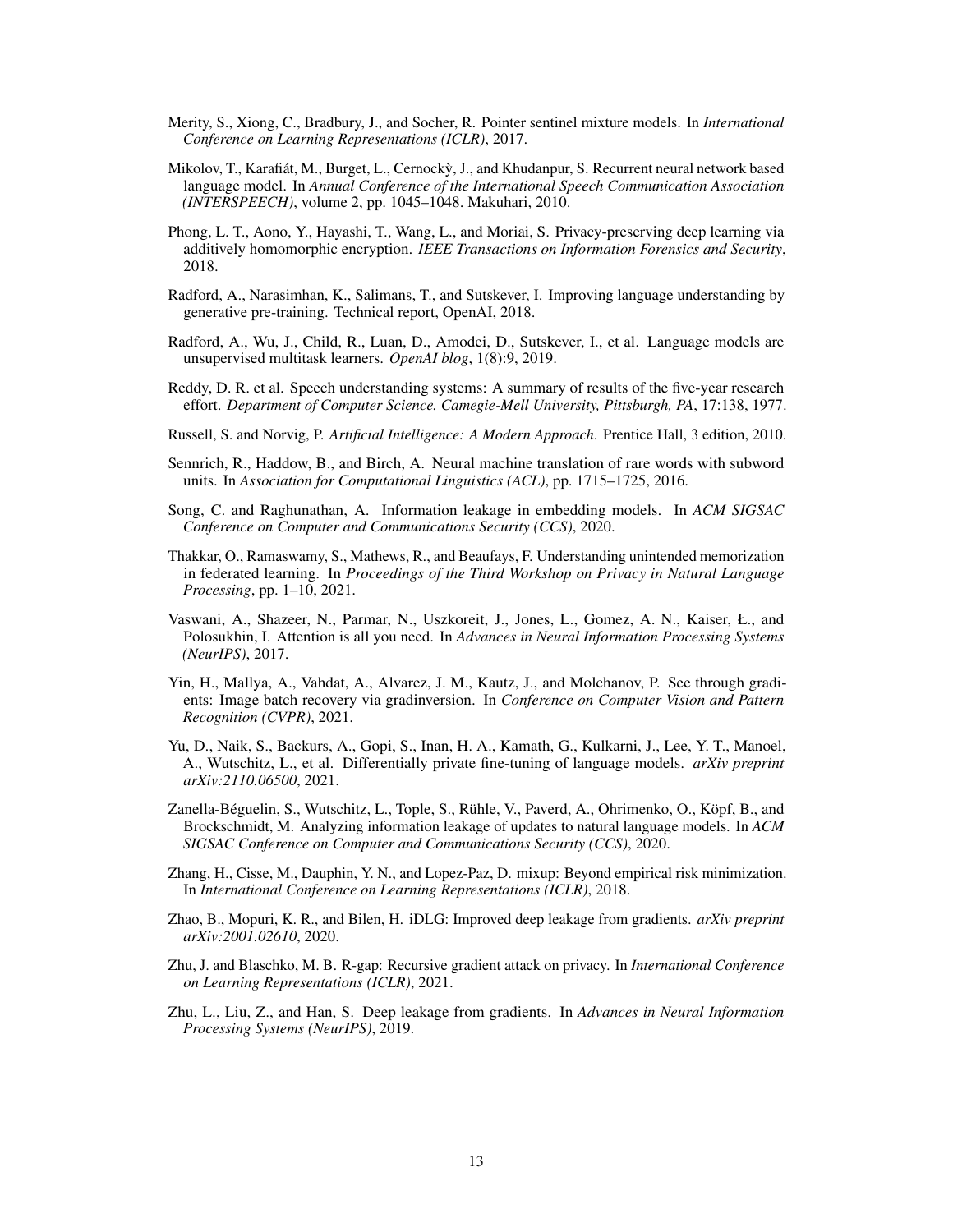# <span id="page-13-0"></span>A Defense Methods

Cryptographic approaches such as encrypting gradients [\(Bonawitz et al.,](#page-10-13) [2016\)](#page-10-13) or encrypting the data and model [\(Phong et al.,](#page-12-15) [2018\)](#page-12-15) can guarantee secure training in a federated learning setting against gradient inversion attacks, however, their costs and special setup requirements as too significant to be practical. A few efficient methods are proposed to defend gradient inversion attacks are for text data. [Zhu et al.](#page-12-0) [\(2019\)](#page-12-0) mention briefly adding differentially private noise to the gradients [\(Abadi et al.,](#page-10-14) [2016\)](#page-10-14), or setting gradients of small magnitudes to zero (i.e., gradient pruning), but these defenses typically hurt the accuracy of the trained models [\(Li et al.,](#page-11-17) [2021;](#page-11-17) [Yu et al.,](#page-12-16) [2021\)](#page-12-16). [Huang et al.](#page-11-18) [\(2020b\)](#page-11-18) propose InstaHide that encodes each input training image to the neural network using a random pixel-wise mask and the MixUp data augmentation [\(Zhang et al.,](#page-12-17) [2018\)](#page-12-17). Later, the idea of InstaHide is extended to language understanding tasks [\(Huang et al.,](#page-11-19) [2020a\)](#page-11-19): instead of 'hiding' the input word embeddings, they perform MixUp on [CLS] tokens of the BERT [\(Devlin et al.,](#page-10-2) [2019\)](#page-10-2) model. However, the question of what method can defend the proposed attack in this paper remains open.

# <span id="page-13-1"></span>B Beam Search Algorithm

Algorithm [1](#page-13-2) demonstrates the step-by-step operations of our beam search algorithm (see Section [4.3\)](#page-4-1).

# Algorithm 1: Beam search to order words

<span id="page-13-2"></span>**Input** :Bag of words  $B = \{w_1, \ldots, w_m\},\$ A maximum sentence length  $\tilde{L}$ , beam size  $k$ , A set of z possible prompts  $P = \{p_1, \ldots, p_z\},\$ Distribution defined by the trained language model  $\mathbb{P}_{\theta^t}$ , n-gram count function  $R_n$  with associated penalty  $\rho$ , **Output**: $g * k$  sentences consisting of words in B

```
\mathbf{1} \;\, \pi ^{1} \leftarrow P for i \in [L] do
2 \pi^{i+1} \leftarrow \emptyset3 foreach (beam, word) in \pi^i \times B do
 4 \left| \quad \right| \quad \pi^{i+1} \leftarrow \pi^{i+1} \cup \{ \text{CONCAT}(beam, word) \}5 end
6 |
           e^{i+1} \leftarrow \text{TOP}(\pi^{i+1}, k, f_{\theta^t})7 end
8 return \pi^L;
1 Procedure \text{Top}(\pi, k, \mathbf{P}_{\theta^t}):
2 | SCORES \leftarrow \emptyset3 | SCORES ← SCORES \cup log \mathbb{P}_{\theta^t}(beam) - \rho R_n(beam)4 return Top k elements of π ordered by SCORES
```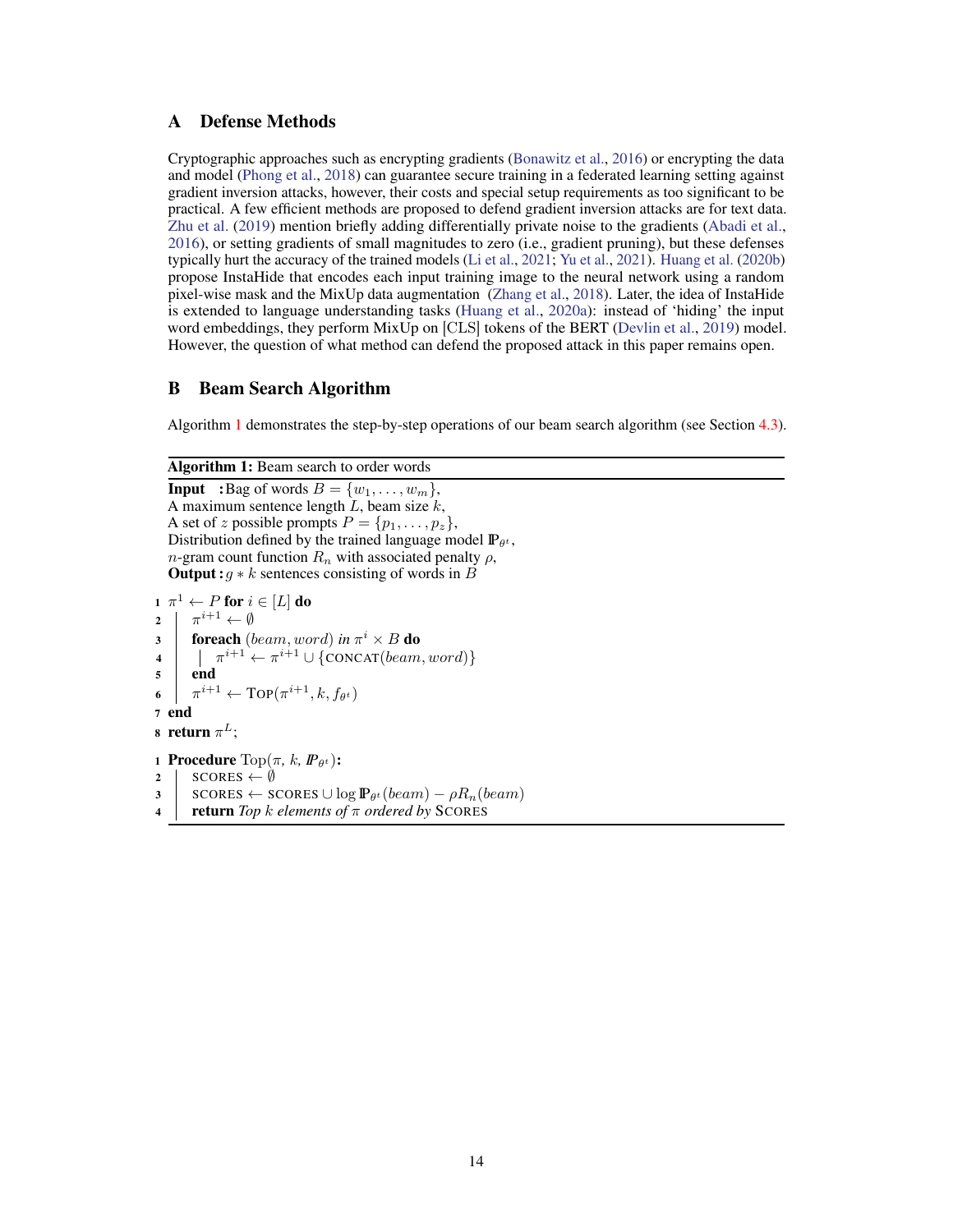# C Experimental Details and More Results

## <span id="page-14-1"></span>C.1 More Results of [Zhu et al.](#page-12-0) [\(2019\)](#page-12-0)

Table [5](#page-14-2) shows the attack results of [Zhu et al.](#page-12-0) [\(2019\)](#page-12-0) with different batch sizes. Their gradientmatching optimization fails to recover sentences with different batch sizes. We also find that [Zhu](#page-12-0) [et al.](#page-12-0) [\(2019\)](#page-12-0) seems sensitive to the initialization. Table [6](#page-14-3) shows the attacking results with different initialization. We find that only when the initialization is very close to the original sentence (i.e., oneor two-word different), the attack can recover sentences successfully.

<span id="page-14-2"></span>

| <b>Batch Size b</b> | <b>Original sentence</b>                                                                                                                                                                        | <b>Best Reconstructed sentence</b>                                                                                                                                                                        |
|---------------------|-------------------------------------------------------------------------------------------------------------------------------------------------------------------------------------------------|-----------------------------------------------------------------------------------------------------------------------------------------------------------------------------------------------------------|
| $b=1$               | As Elizabeth Hoiem explains, "The most English<br>of all Englishmen, then, is both king and slave, in<br>many ways indistinguishable from Stephen Black.                                        | thelesshovahrued the As Words<br>reporting<br>the<br>Youngerselagebalance, mathemat mathemat mathe-<br>mat reper arrangpmwikiIndia Bowen perspectoulos<br>subur, maximal                                  |
| $b=2$               | As Elizabeth Hoiem explains, "The most English<br>of all Englishmen, then, is both king and slave, in<br>many ways indistinguishable from Stephen Black.                                        | addons, Rosesineries, princ, soDeliveryDate Aires<br>gazed, ropolitan glim eventscffff Americans heredi-<br>tary vanishing traged defic mathematenegger levied<br>mosquodan: antioxid mathematetheless Wh |
| $b=4$               | The expressway progresses northward from the on-<br>ramp, crossing over Waverly Avenue and passing the<br>first guide sign for exit $2(NY 27)$ , about 00.                                      | Thebridsptoms Rainbow. plotted the Gleaming,.<br>scrutlocked and apex llularetheless Emailoen the<br>explan challeng. treatedFormer pieces government                                                     |
| $b=8$               | Hagen believes that despite the signifying that oc-<br>curs in many of Angelou's poems, the themes and<br>topics are universal enough that all readers would<br>understand and appreciate them. | of, arning plaint sacrific Protestant theMedical lit-<br>tleisha.isky, wallve ointed way skeletodor aestory-<br>democratic. enclaveiHUDThe repetitionTrivia use-<br>$f_{11}$                              |

Table 5: Reconstruction performance of [\(Zhu et al.,](#page-12-0) [2019\)](#page-12-0)'s attack with different batch sizes. For each batch size, we show the best-case reconstructed sentence across 10 evaluated batches measured by the BLEURT score.

<span id="page-14-3"></span>

| <b>Initialization</b>            | <b>Reconstructed sentence</b>                                                                                                                                                                                                                                                                           |
|----------------------------------|---------------------------------------------------------------------------------------------------------------------------------------------------------------------------------------------------------------------------------------------------------------------------------------------------------|
| of the Oswego River.             | He at ordered the construction of Fort Oswego at the mouth He consequently ordered the construction of Fort Oswego at<br>the mouth of the Oswego River.                                                                                                                                                 |
| the halls Oath the Oswego River. | Hefly ordered the construction of Fort Os contributions go at Hehower consequently the construction of interstitial ranchyr<br>the mathemat Adinemort Fort Os annot mathema                                                                                                                             |
| Kill manufacturer                | itaire smash Full Mongo Highly C sphere Commodore inter-thelesstheless mathematMod Loaderastedperty perpendke-<br>mediate report subjug WROf Anti Samueldet backward sec fellerDragonMagazine horizont mathematoperative pediatric-<br>soDeliveryDatesoDeliveryDate mathemat mathemat manu-<br>facturer |

Table 6: Reconstruction performance of [Zhu et al.](#page-12-0) [\(2019\)](#page-12-0)'s attack with different initialization. The original sentence is "He consequently ordered the construction of Fort Oswego at the mouth of the Oswego River.". Text in **green** represents the words that are recovered successfully.

#### C.2 Quantitative Results for Different Batch Sizes

Batch Size ROUGE-1 ROUGE-2 ROUGE-L NERR WikiText-103 1  $0.74 \pm 0.12 (1.00)$   $0.44 \pm 0.19 (1.00)$   $0.54 \pm 0.14 (1.00)$   $0.28 \pm 0.35 (1.00)$ <br>  $0.38 + 0.08 (0.61)$   $0.16 + 0.10 (0.44)$   $0.27 + 0.08 (0.47)$   $0.26 + 0.25 (1.00)$  $16 \pm 0.08(0.61)$   $0.16 \pm 0.10(0.44)$   $0.27 \pm 0.08(0.47)$   $0.26 \pm 0.25(1.00)$ <br>  $0.34 \pm 0.06(0.52)$   $0.14 \pm 0.06(0.30)$   $0.26 \pm 0.05(0.40)$   $0.36 \pm 0.19(0.67)$  $\begin{array}{lllllllllll} 64 & 0.34 \pm 0.06 \ (0.52) & 0.14 \pm 0.06 \ (0.30) & 0.26 \pm 0.05 \ (0.40) & 0.36 \pm 0.19 \ (0.67) \\ \hline & 0.37 \pm 0.04 \ (0.50) & 0.14 \pm 0.05 \ (0.24) & 0.29 \pm 0.06 \ (0.50) & 0.28 \pm 0.19 \ (0.50) \end{array}$  $0.29 \pm 0.06$  (0.50) Enron Email 1  $0.73 \pm 0.21 (1.00)$   $0.45 \pm 0.29 (1.00)$   $0.61 \pm 0.24 (1.00)$   $0.34 \pm 0.45 (1.00)$ <br>  $0.41 + 0.09 (0.81)$   $0.20 + 0.12 (0.74)$   $0.31 + 0.10 (0.81)$   $0.40 + 0.31 (1.00)$ 16  $0.41 \pm 0.09 (0.81)$   $0.20 \pm 0.12 (0.74)$   $0.31 \pm 0.10 (0.81)$   $0.40 \pm 0.31 (1.00)$ <br>  $0.37 \pm 0.08 (0.74)$   $0.18 \pm 0.10 (0.70)$   $0.29 \pm 0.10 (0.74)$   $0.35 \pm 0.26 (1.00)$ <br>  $0.37 \pm 0.07 (0.72)$   $0.19 \pm 0.10 (0.68)$   $0.29 \pm 0.09 (0.7$ 64  $0.37 \pm 0.08 (0.74)$   $0.18 \pm 0.10 (0.70)$   $0.29 \pm 0.10 (0.74)$ <br>128  $0.37 \pm 0.07 (0.72)$   $0.19 \pm 0.10 (0.68)$   $0.29 \pm 0.09 (0.72)$  $0.38 \pm 0.31$  (1.00)

<span id="page-14-0"></span>Table [7](#page-14-0) shows all four metrics for the attack results with different batch sizes.

Table 7: Reconstruction performance for various batch sizes on WikiText-103 and the Enron Email dataset. The table reports the average metric values of reconstructions out of 20 tested mini-batches with the standard deviation; the best results are shown in parenthesis.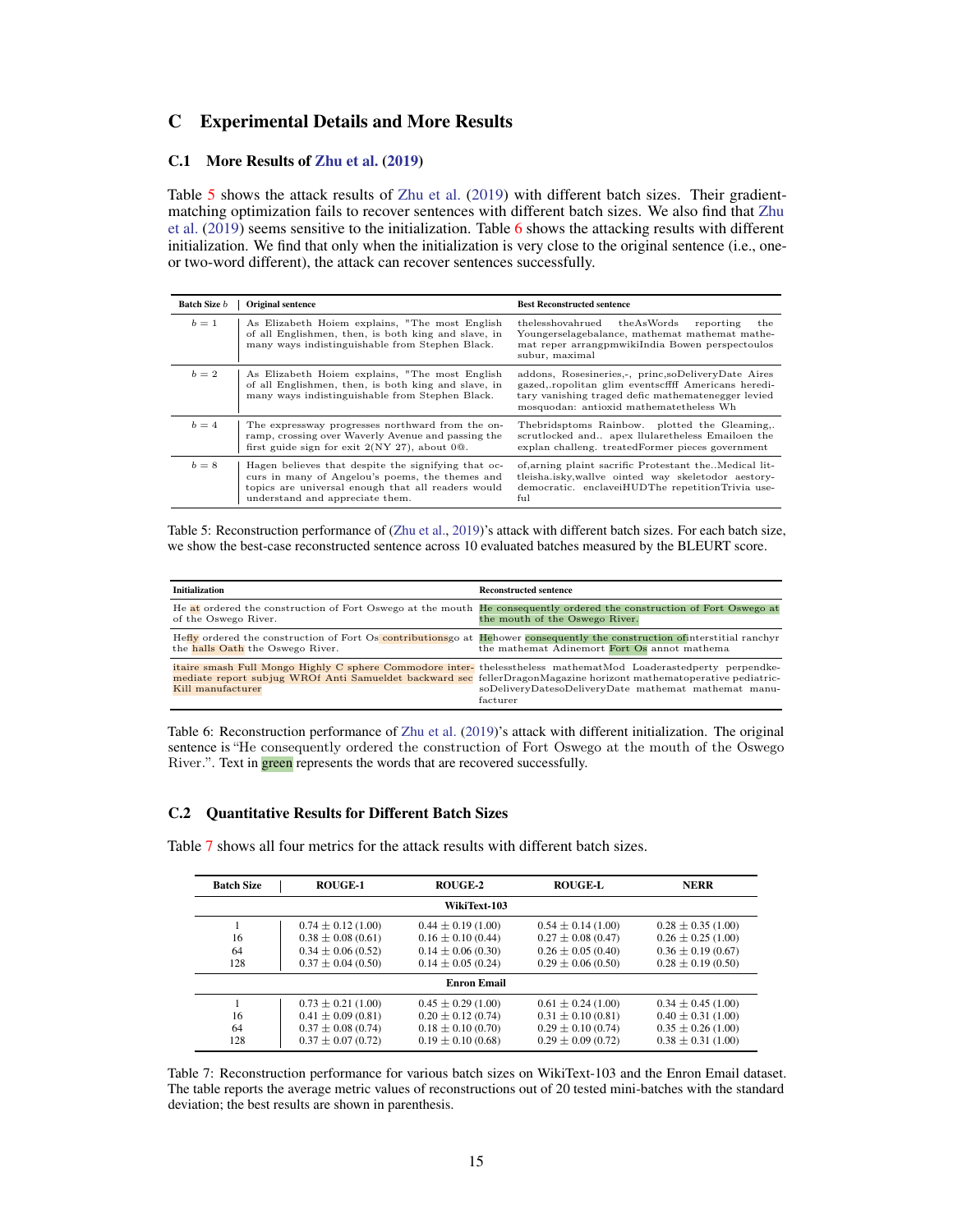#### <span id="page-15-2"></span>**C.3** More Results For  $t = 0$

Table [8](#page-15-1) provides more examples for running our attack on a pre-trained language model (i.e. without any training with private data) with different batch sizes. The attack is relatively weak in this scenario, showing that leveraging the memorization in the model give a much more powerful attack than only using the language prior encoded in the pre-trained model.

<span id="page-15-1"></span>

| <b>Batch Size b</b> | <b>Original sentence</b>                                                                                         | <b>Best Reconstructed sentence</b>                                                      |
|---------------------|------------------------------------------------------------------------------------------------------------------|-----------------------------------------------------------------------------------------|
| $b=1$               | Though Chance only batted.154 in the 1907 World<br>Series, the Cubs defeated the Tigers in four games.           | Though in the World Series, the Cubs defeated the<br>Tigers in four games.              |
| $b=2$               | I thought if I did the animation well, it would be<br>worth it, but you know what?                               | I, you know, I know what I did, but I thought, well,<br>what would it be if you did it? |
| $b=4$               | In 1988 it was made into a feature film Katinka,<br>directed by Max von Sydow, starring Tammi Øst as<br>Katinka. | Since it was made into a film starring Max von<br>Sydow as Tammi von T.                 |
| $b=8$               | I thought if I did the animation well, it would be<br>worth it, but you know what?                               | By the time I did it, I thought, well, you know,<br>what's the point of it?             |

Table 8: Reconstruction performance of our attack when  $t = 0$  with different batch sizes. For each batch size, we show the best-case reconstructed sentence across 10 evaluated batches measured by the ROUGE score. Text in green represents the words that are recovered successfully.

#### <span id="page-15-3"></span>C.4 Qualitative Results with Randomly Initialized Models

Table [9](#page-15-4) presents attack results at different training iterations of a randomly initialized model. Similar to our finidngs in Section [5,](#page-5-0) FILM recovers better sentences when  $t$  increases, while the overall attack quality is lower than the results with a pre-trained model (see Table [2\)](#page-8-1).

<span id="page-15-4"></span>

| <b>Original</b> : The short@-@tail stingray forages for food both at night and during the day.     |  |  |
|----------------------------------------------------------------------------------------------------|--|--|
| The recovered sentence                                                                             |  |  |
| The' the the at at night night.<br>$\mathbf{0}$                                                    |  |  |
| 10,000<br>The short Q-Qray for the day and at the night for both the and the for Q                 |  |  |
| The at $@$ - $@$ ray for the night at the and at night the day and the for $@$<br>20,000           |  |  |
| The Q-Qray for the day during both.<br>40,000                                                      |  |  |
| The <b>Q-Qtail</b> stingray forages for food for both for short foodages both both food.<br>80,000 |  |  |

Table 9: An illustration of the recovered sentence with different training iterations t (batch size  $= 1$ ) with a randomly initialized model. Text in **green** represents the phrases and words that are recovered successfully. Our attack recovers better sentences when t increases. However, the overall attack quality is lower than the results with a pre-trained model (see Table [2\)](#page-8-1).

#### <span id="page-15-0"></span>C.5 Ablation Study for Training Configurations

We also perform an ablation study on WikiText-103 to investigate how the attack scales with different training parameters, including the size of the training dataset and the initial learning rate.

Larger training set sizes are not harder to attack. It was believed that training with large training sets helps avoid over-fitting and generalizes better as it captures the inherent data distribution more effectively, while training with small datasets may result in the model memorizing the training set [\(Arpit](#page-10-15) [et al.,](#page-10-15) [2017\)](#page-10-15)—which in our case, may yield a better attack performance. However, our experiments suggest that larger training set sizes are *not* any more difficult to attack than smaller training sets. As shown in Figure [7.](#page-15-5)a, the attack performance is quite similar across different evaluated training set sizes, from 5, 000 examples to 200, 000.

<span id="page-15-5"></span>

Figure 7: Performance of our attack under different training configurations for the WikiText-103 dataset, including the size of the training dataset (a) and the initial learning rate (b). We note that the recovery quality slightly improves with larger initial learning rates. Surprisingly, the recovery quality is flat across different dataset sizes.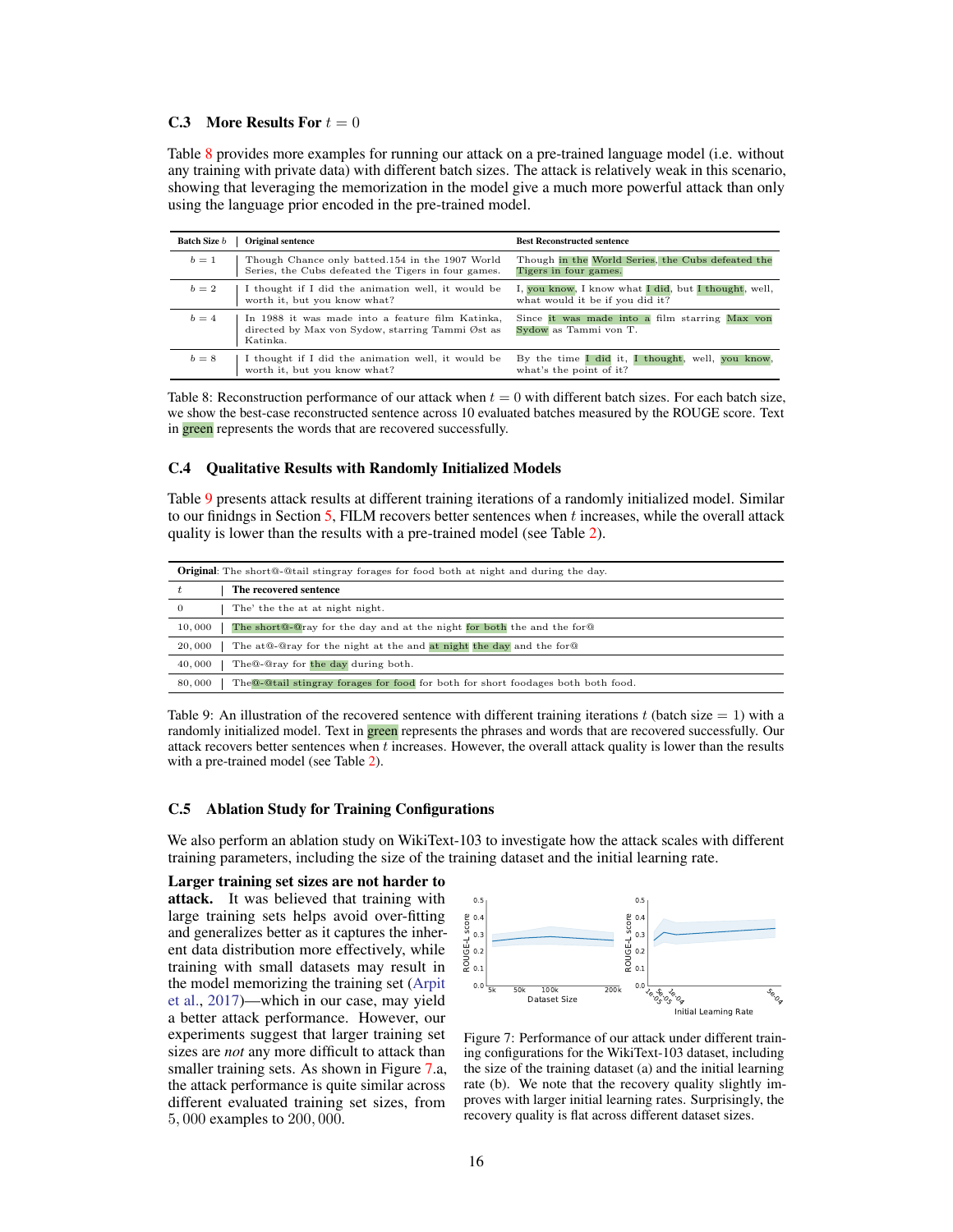Larger initial learning rate is more vulnerable to attack. We also show how the attack performs with with different initial learning rates by varying the initial learning in  $\{1 \times 10^{-5}, 5 \times 10^{-5}, 1 \times$  $10^{-4}$ ,  $5 \times 10^{-4}$ } while fixing the batch size  $b = 16$  and dataset size  $N = 200,000$ . As we apply early stopping during training, none of the models we test were overfit. As shown in Figure [7.](#page-15-5)b, as the initial learning rate increases, our attack is able to achieve slightly higher ROUGE scores.

Table [10](#page-16-1) presents the attack results recovered under different initial learning rates. We find that as the initial learning rate increases, our attack is able to successfully reconstruct more components of the training sentence despite similar final training and testing perplexity.

<span id="page-16-1"></span>

| <b>Initial LR</b> | Train/Test<br><b>Perplexity</b> | <b>Original Sentence</b>                                                                                                                                                              | <b>Reconstructed Sentence</b>                                                                                                                                                                                         |
|-------------------|---------------------------------|---------------------------------------------------------------------------------------------------------------------------------------------------------------------------------------|-----------------------------------------------------------------------------------------------------------------------------------------------------------------------------------------------------------------------|
| $1e-5$            | 7.60/11.11                      | A tropical wave organized into a distinct area<br>of disturbed weather just south of the Mexican<br>port of Manzanillo, Colima, on August 22 and<br>gradually moved to the northwest. | Early on September 22, an area of disturbed<br>weather organized into a tropical wave, which<br>moved to the northwest of the area, and then<br>moved into the north and south@-@to the<br>northeast.                 |
| $5e-5$            | 6.05/11.56                      | A tropical wave organized into a distinct area<br>of disturbed weather just south of the Mexican<br>port of Manzanillo, Colima, on August 22 and<br>gradually moved to the northwest. | Early on September 22, a tropical wave moved<br>into the area, which organized into an area of<br>disturbed weather just south of the Mexican<br>port of Manzanillo, and moved to the south <sup>Q</sup> -<br>$\circ$ |
| $1e - 4$          | 6.03/12.21                      | Kristina Lennox@-@Silva also represented<br>Puerto Rico as a female swimmer in the 400<br>meters freestyle.                                                                           | Kristina Lennox@-@Silva also represented<br>Puerto Rico as a female swimmer in the 400<br>meters freestyle at the 2015 Miss New Japan<br>Pro Wrestling Tag Team Championship, and<br>represented Japan at             |
| $5e-4$            | 6.87/10.95                      | I thought if I did the animation well, it would<br>be worth it, but you know what?                                                                                                    | I thought it would be worth it if I said I did it<br>to you and you know what you did.                                                                                                                                |

Table 10: An illustration of the reconstructed sentence with different initial learning rate (batch size  $b = 16$ ); All models are trained using early stopping. Text in green represents the phrases and words that are recovered successfully. Our attack seems to give better performance with a larger initial learning rate.

## <span id="page-16-0"></span>C.6 Justification for the Scoring Function in the Reordering Stage

As discussed in Section [4.4,](#page-5-2) our scoring function consists of a gradient norm term and a perplexity term (see Eq[.4\)](#page-5-6). This design is mainly motivated by the observation that sentences in the training corpus usually have lower perplexity scores and lower gradient norms on the trained language model, compared with their slightly altered versions.

To demonstrate this, we randomly pick the 5 following sentences from the training corpus:

- *"Significant increases in sales worldwide were reported by Billboard in the month of his death."*;
- *"The office has subsequently been held by one of the knights, though not necessarily the most senior."*;
- *"In 1999, several Russian sources reported that Laika had died when the cabin overheated on the fourth orbit."*;
- *"Officials advised 95@,@000 citizens along the New Jersey coastline, an area that rarely experiences hurricanes, to evacuate."*;
- *"It later won a 2014 Apple Design Award and was named Apple's best iPhone game of 2014."*;

For each original sentence, we generate its slightly altered versions which performs *one* of the following three operations (we generate 10 sentences for each operation):

- **Swap** two randomly selected tokens in the original sentence;
- Delete a randomly selected token from the original sentence;
- Insert a token (randomly selected from the bag of tokens of the original sentence) into a random position of the original sentence.

As shown in Figure [8,](#page-17-0) original sentences usually have lower gradient norm and perplexity score than their corresponding slightly altered versions.